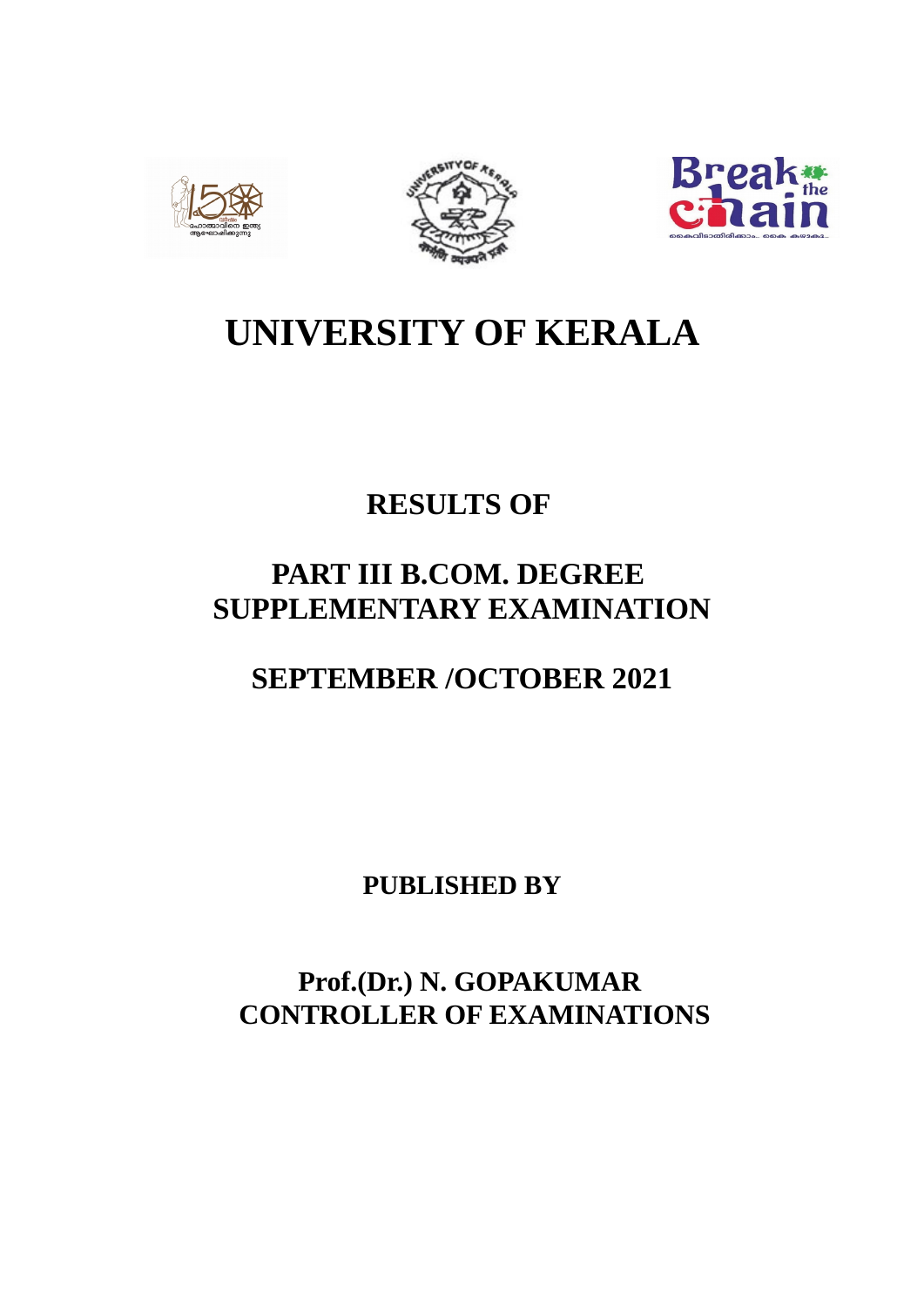





## UNIVERSITY OF KERALA **NOTIFICATION**

Results of Part III B.Com. Degree Supplementary Examination September/October 2021(held in March 2022).

- 1. The following is the Provisional list of Register Numbers of successful candidates for Part III of the B.Com. Degree (Annual Scheme) Supplementary Examination of September/October 2021(held in March 2022).
- 2. The mark lists will not be issued to the candidates in respect of whom there are defects to be rectified, eventhough their results have been provisionally released.
- 3. The online candidates who wish to get their answer books revalued/scrutinized, should apply online, and the offline candidates should send their applications in the prescribed form available in the University Office or Information Centres with the prescribed fee so as to reach the Controller of Examinations on or before 25.06.2022

 **Sd/- Prof.(Dr.) N.Gopakumar Controller of Examinations**

University Buildings, Thiruvananthapuram Dated: 15.06.2022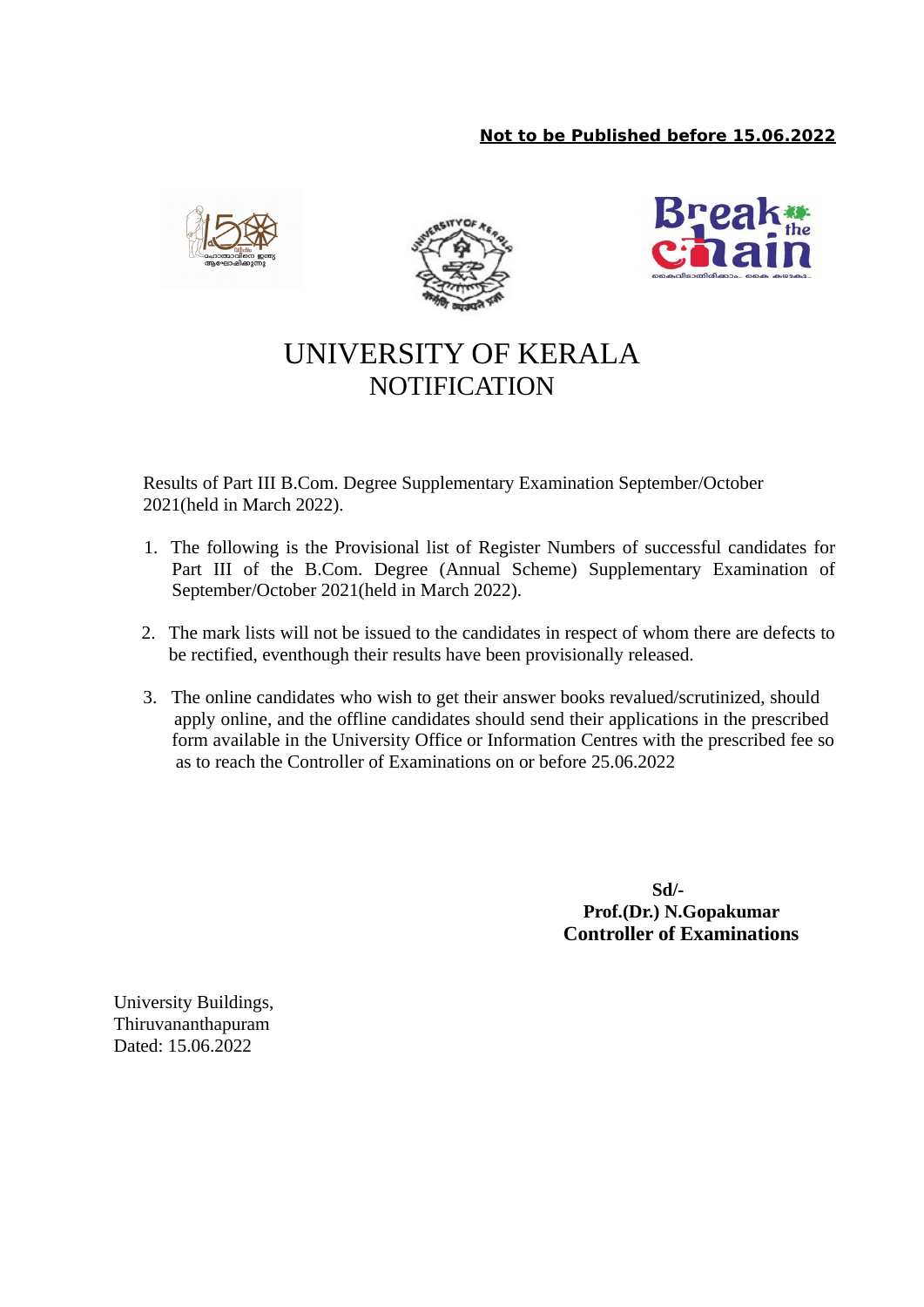## **UNIVERSITY OF KERALA**

## **SYNDICATE-IN-CIRCULATION**

The Results of Part III B.Com Degree (Annual Scheme) Supplementary Examinations of September/October 2021 (held in March 2022) as declared by the Board of Examiners are given below:

|                                                      | <b>Total No. Of</b>                    | <b>Total No. Of</b><br><b>Candidates</b><br><b>Appeared</b> |                          | <b>No. of Pass</b>       | <b>Total</b>             |               |           |
|------------------------------------------------------|----------------------------------------|-------------------------------------------------------------|--------------------------|--------------------------|--------------------------|---------------|-----------|
| <b>Subject</b>                                       | <b>Candidates</b><br><b>Registered</b> |                                                             | I Class                  | <b>II</b> Class          | <b>III Class</b>         | <b>Passed</b> | % of Pass |
| Part III                                             | 3223                                   | 2882                                                        | $\overline{2}$           | 112                      | 957                      | 1071          | 37.16%    |
| <b>Additional</b><br><b>Elective</b><br>Co-operation | 116                                    | 108                                                         | $\overline{\phantom{a}}$ | $\overline{\phantom{0}}$ | $\overline{\phantom{0}}$ | 94            | 87.04%    |

The result may be approved. It is proposed to publish the result on 15.06.2022

 **Sd/- Prof.(Dr.) N.Gopakumar Controller of Examinations**

University Buildings, Thiruvananthapuram Dated: 15.06.2022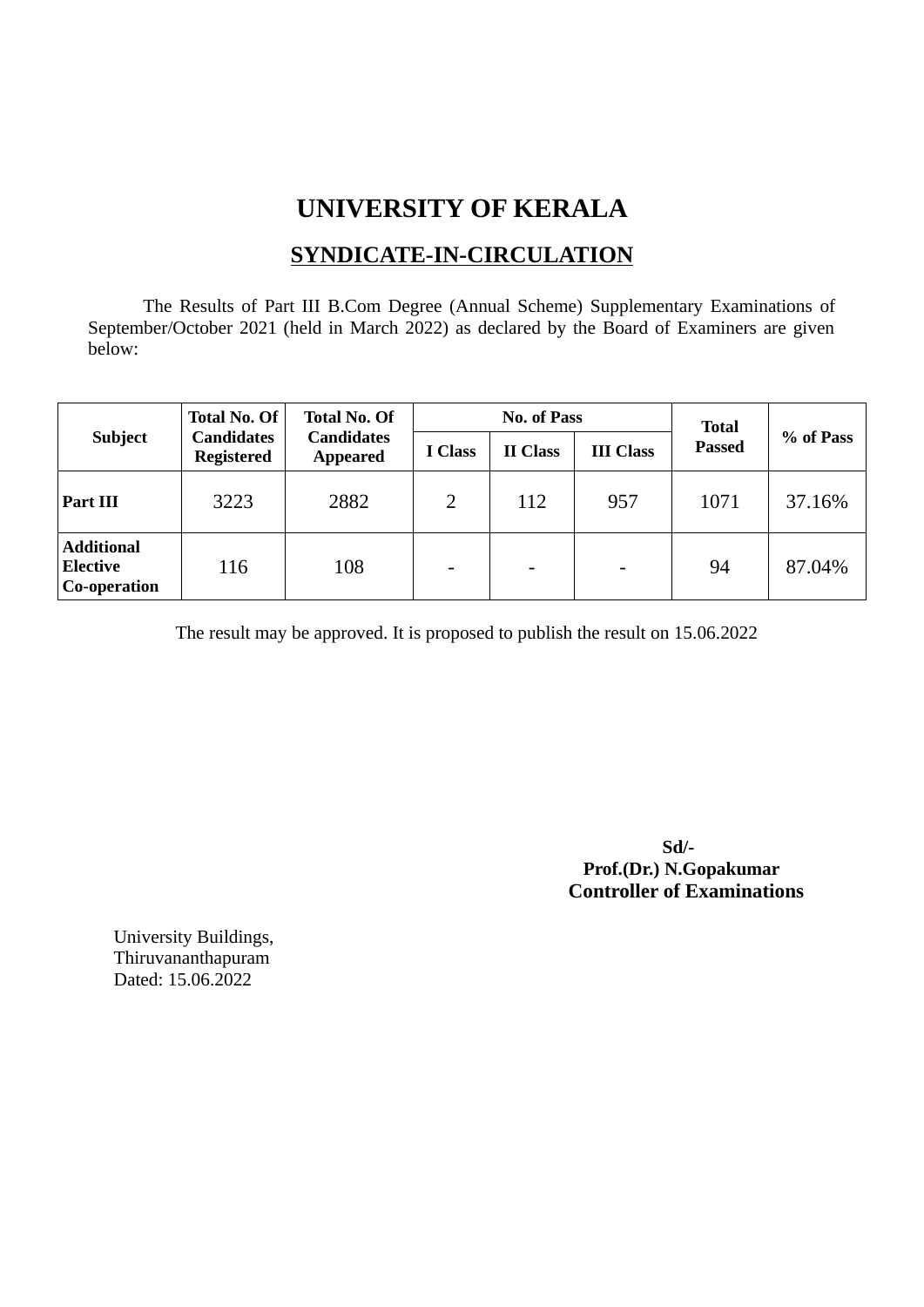|                    | <b>INDEX</b>                                    |  |  |  |
|--------------------|-------------------------------------------------|--|--|--|
| <b>Centre Code</b> | <b>Centre Name</b>                              |  |  |  |
| $\mathbf{1}$       | University College, Thiruvananthapuram          |  |  |  |
| 2                  | Govt. Sanskrit College, Thiruvananathapuram     |  |  |  |
| 3                  | Govt. Arts College, Thiruvananthapuram          |  |  |  |
| 4                  | College for Women, Thiruvananthapuram           |  |  |  |
| 6                  | M. G. College, Thiruvananthapuram               |  |  |  |
| 7                  | Mar Ivanios College, Thiruvananthapuram         |  |  |  |
| 8                  | S. N. College, Chempazhanthy                    |  |  |  |
| 12                 | St. Xavier's College, Thumba Thiruvananthapuram |  |  |  |
| 15                 | N.S.S. Neeramankara                             |  |  |  |
| 17                 | V. T. M. N. S. S. College, Dhanuvachapuram      |  |  |  |
| 19                 | Christian College, Kattakkada                   |  |  |  |
| 20                 | Iqbal College , Peringamala                     |  |  |  |
| 21                 | Govt. College, Nedumangad                       |  |  |  |
| 23                 | Govt. College, Attingal                         |  |  |  |
| 24                 | S. N. College, Varkala                          |  |  |  |
| 27                 | S.N. College, Chathanoor                        |  |  |  |
| 28                 | M.M.N.S.S, Kottiyam                             |  |  |  |
| 29                 | S. N. College, Kollam                           |  |  |  |
| 30                 | S.N. College for Women, Kollam                  |  |  |  |
| 31                 | F. M. N. College, Kollam                        |  |  |  |
| 32                 | T. K. M. College of Arts & Science, Kollam      |  |  |  |
| 33                 | B.J.M Govt. College, Chavara                    |  |  |  |
| 34                 | D.B. College, Sasthamcottah                     |  |  |  |
| 38                 | N. S. S. College, Nilamel                       |  |  |  |
| 40                 | St. John's College, Anchal                      |  |  |  |
| 41                 | S.N. College, Punalur                           |  |  |  |
| 42                 | S. G. College, Kottarakara                      |  |  |  |
| 43                 | St Stephen's College, Pathanapuram              |  |  |  |
| 44                 | M. S. M. College, Kayamkulam                    |  |  |  |
| 45                 | TKMM College, Nangiarkulangara                  |  |  |  |
| 46                 | S. D. College, Alappuzha                        |  |  |  |
| 47                 | St. Joseph's College for Women, Alappuzha       |  |  |  |
| 48                 | S.N. College, Cherthala                         |  |  |  |
| 49                 | St. Michels College, Cherthala                  |  |  |  |
| 54                 | St Cyril's College , Adoor                      |  |  |  |
| 55                 | Kannur                                          |  |  |  |
| 56                 | N. S. S. College, Pandalam                      |  |  |  |
| 99                 | Malappuram                                      |  |  |  |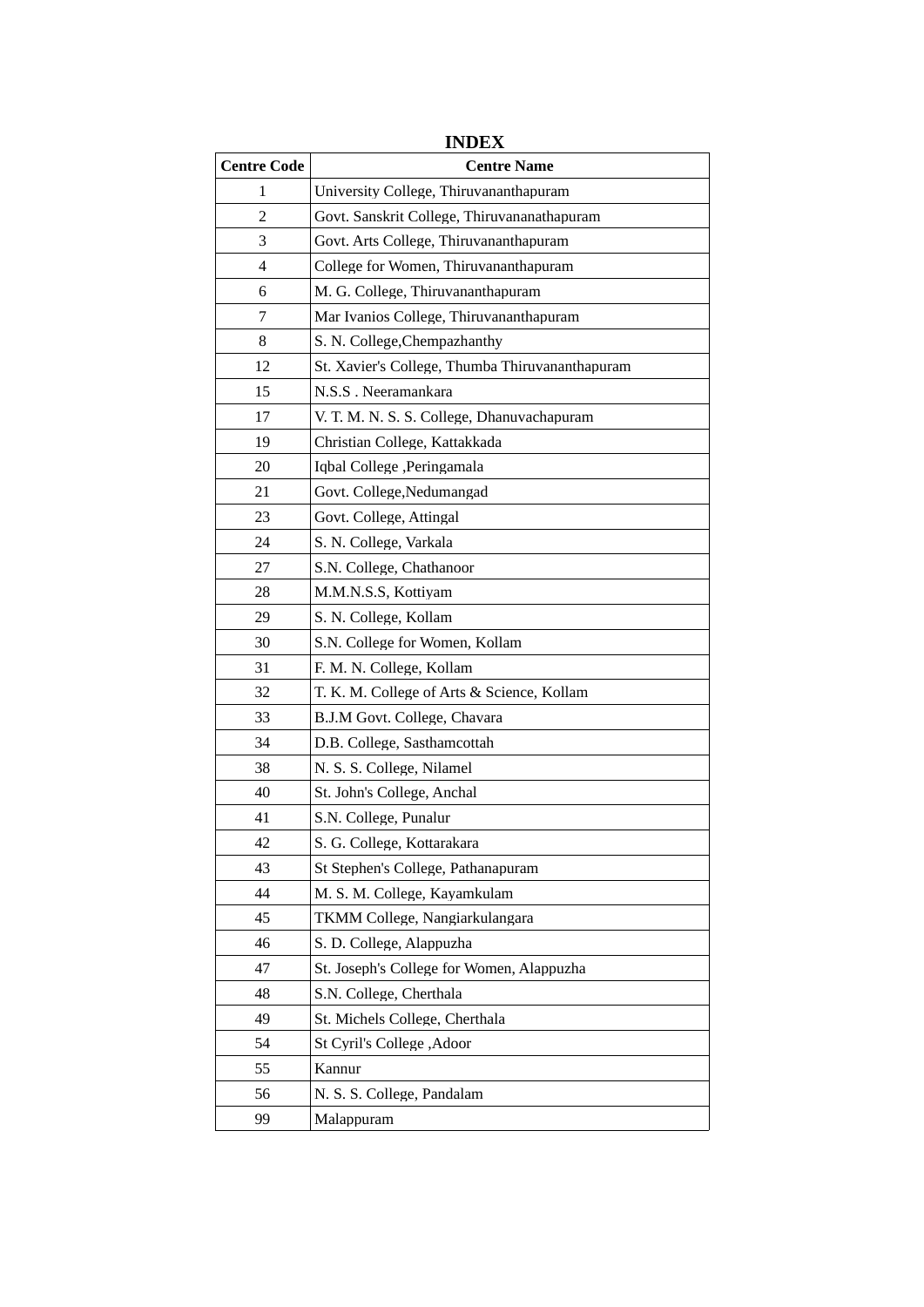## **University College, Thiruvananthapuram(114)**

#### **BCom**

**Second Class:** 1401113(820) 3031601063(791) 3031801079(852) 3031801170(849) 3031801177(753) 3031801219(778) 3031801288(831) 3031801327(831) 3031801337(782) 3031801348(795)

#### **Third Class:**

3031501079(621) 3031501192(734) 3031601072(632) 3031601124(621) 3031601134(689) 3031601284(651) 3031601387(640) 3031701004(649) 3031701086(733) 3031701104(574) 3031701122(611) 3031701152(630) 3031701190(621) 3031701202(566) 3031801002(671) 3031801016(687) 3031801021(657) 3031801022(658) 3031801031(655) 3031801032(635) 3031801052(599) 3031801053(610) 3031801139(607) 3031801144(711) 3031801169(741) 3031801174(678) 3031801203(606) 3031801211(656) 3031801213(655) 3031801217(632) 3031801247(632) 3031801263(622) 3031801291(644) 3031801295(702) 3031801301(648) 3031801307(649) 3031801309(742) 3031801318(700) 3031801319(695) 3031801325(641) 3031801330(724) 3031801333(659) 3031801335(702) 3031801339(636) 3031801351(692) 3031801371(665) 3031801385(722) 3031801394(680) 3031801395(664) 3031801396(735) 3031801400(627)

**Suspected Malpractice:** 3031801118 3031801065

#### **Govt. Sanskrit College, Thiruvananathapuram(110)**

#### **BCom**

**Second Class:** 3031802069(799) 3031802075(849) 3031802209(750) 3031802242(753)

#### **Third Class:**

3031502008(577) 3031502127(623) 3031502152(595) 3031502204(639) 3031502236(627) 3031602004(622) 3031602007(615) 3031602017(699) 3031602030(622) 3031602077(661) 3031602136(604) 3031602146(636) 3031702029(600) 3031702036(599) 3031702046(614) 3031702080(611) 3031702115(645) 3031802001(651) 3031802002(666)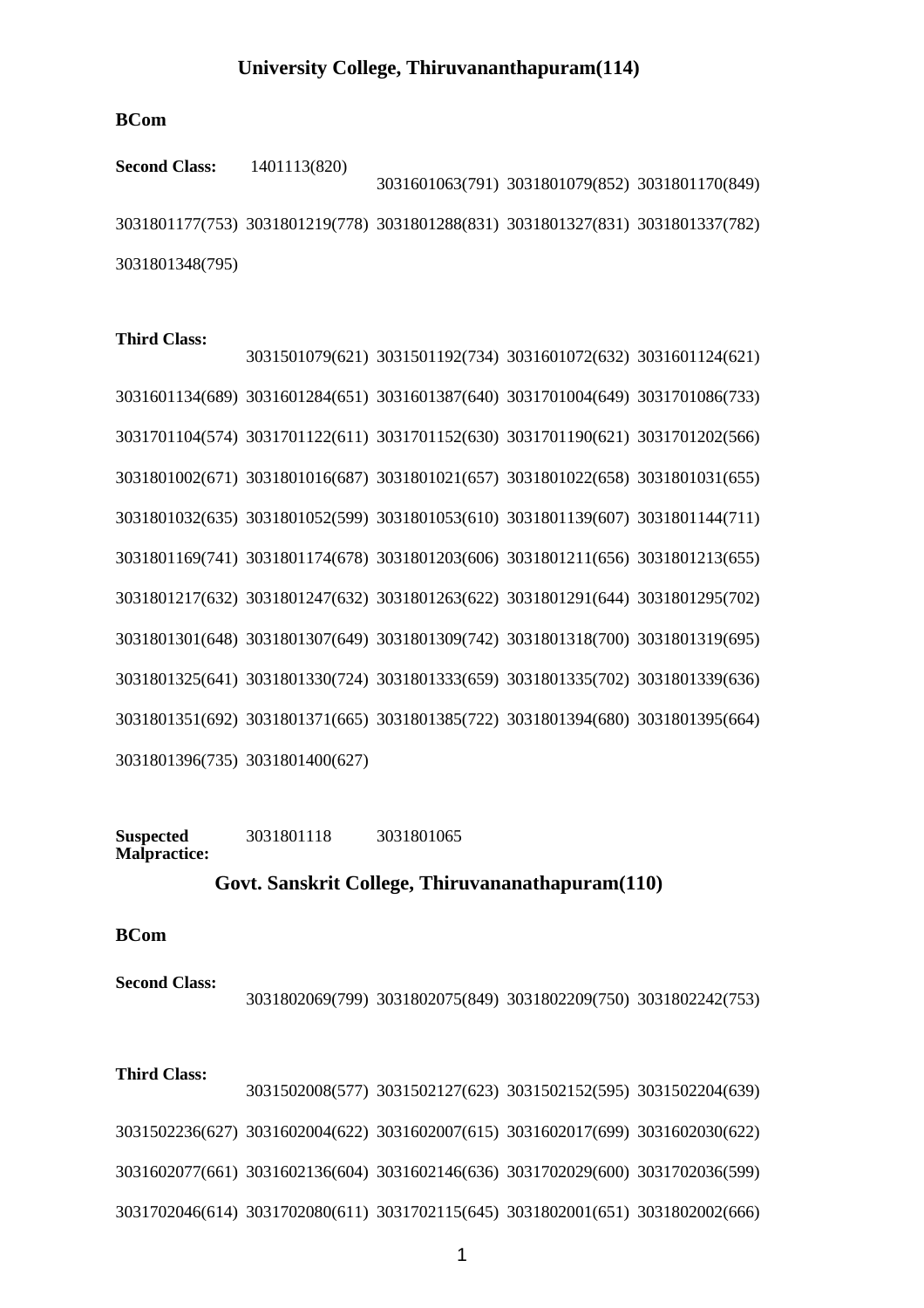3031802004(725) 3031802014(685) 3031802016(718) 3031802017(722) 3031802018(674) 3031802019(623) 3031802026(691) 3031802035(574) 3031802038(660) 3031802039(589) 3031802045(588) 3031802054(718) 3031802058(714) 3031802066(601) 3031802084(648) 3031802085(640) 3031802087(616) 3031802093(681) 3031802095(686) 3031802108(729) 3031802113(735) 3031802117(643) 3031802121(676) 3031802140(637) 3031802141(605) 3031802148(743) 3031802156(683) 3031802158(717) 3031802161(647) 3031802168(618) 3031802169(650) 3031802174(724) 3031802175(610) 3031802181(664) 3031802194(732) 3031802203(686) 3031802208(701) 3031802212(696) 3031802224(650) 3031802236(644) 3031802241(674) 3031802246(617) 3031802272(680) 3031802284(662) 3031802299(643)

#### **Suspected Malpractice:** 3031802029 3031702069

#### **Govt. Arts College, Thiruvananthapuram(101)**

**BCom**

**Second Class:** 3031703022(757) 3031803094(810) 3031803116(754) 3031803250(814) 3031803392(817)

**Third Class:** 1403083(582) 1403231(604) 3031503089(642) 3031503161(621) 3031503209(591) 3031503229(604) 3031603022(594) 3031603076(672) 3031603172(619) 3031603275(594) 3031703044(650) 3031703055(689) 3031703124(656) 3031703149(583) 3031803005(622) 3031803006(633) 3031803012(577) 3031803013(745) 3031803015(604) 3031803018(651) 3031803043(613) 3031803056(590) 3031803057(668) 3031803059(607) 3031803064(591) 3031803066(652) 3031803072(636) 3031803084(662) 3031803101(636) 3031803107(669) 3031803119(629) 3031803129(694) 3031803143(610) 3031803151(744) 3031803152(559) 3031803157(631) 3031803161(674) 3031803162(590) 3031803163(703) 3031803165(748) 3031803168(579) 3031803200(666) 3031803202(603) 3031803210(712) 3031803214(646) 3031803221(602) 3031803223(621) 3031803224(671) 3031803229(676) 3031803230(630) 3031803248(705) 3031803277(689) 3031803284(650) 3031803285(592) 3031803305(616) 3031803321(588) 3031803333(703) 3031803340(682) 3031803349(642)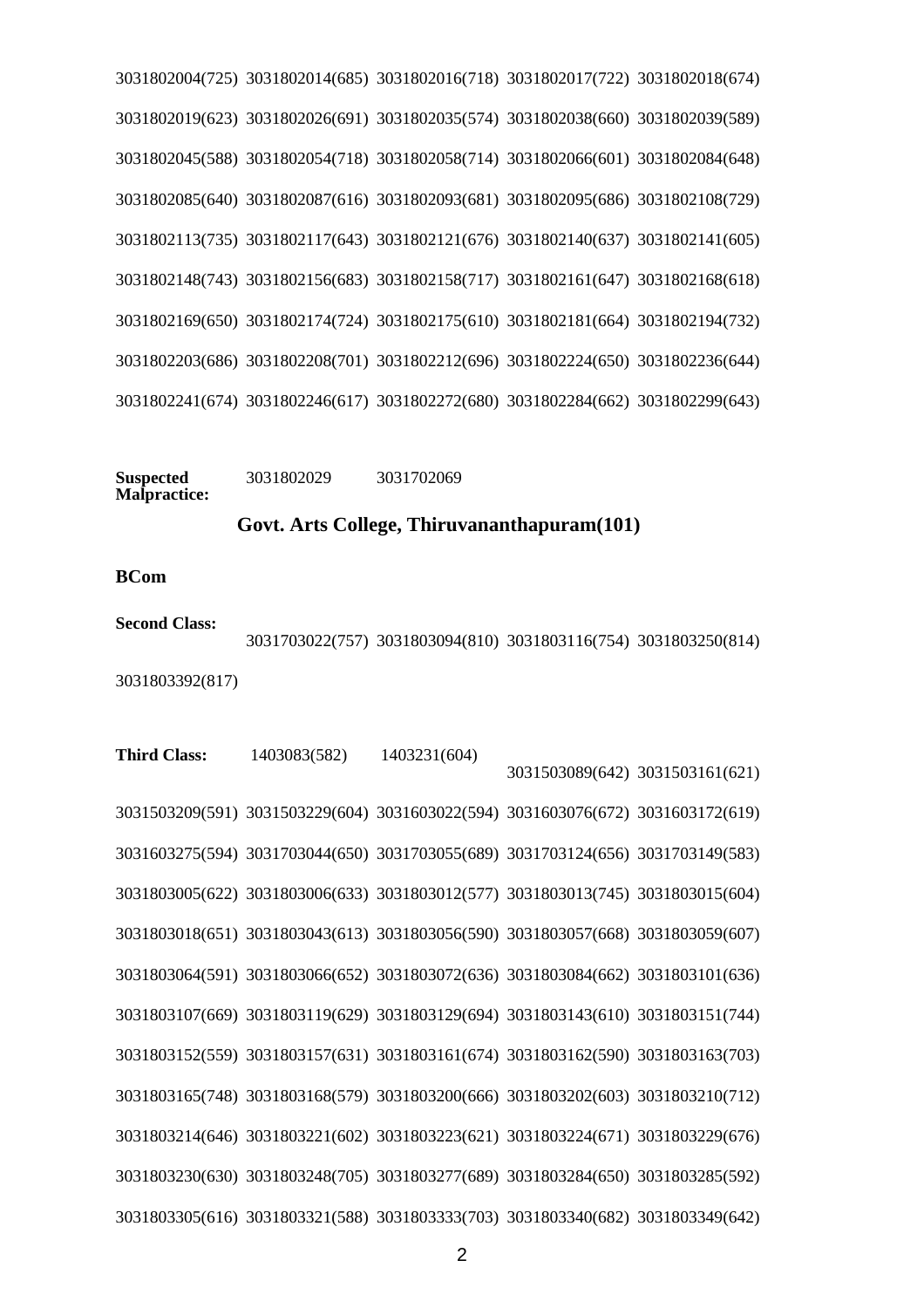#### **College for Women, Thiruvananthapuram(127)**

#### **BCom**

#### **Second Class:**

3031804002(755) 3031804074(873) 3031804099(797) 3031804108(808) 3031804164(754) 3031804180(755) 3031804181(767) 3031804182(896) 3031804187(783) 3031804192(790) 3031804205(802) 3031804208(780) 3031804211(830)

#### **Third Class:**

3031504090(668) 3031504238(646) 3031504241(593) 3031504275(645) 3031504291(617) 3031604026(620) 3031604103(654) 3031804001(734) 3031804004(678) 3031804023(628) 3031804025(711) 3031804028(652) 3031804034(731) 3031804037(665) 3031804042(645) 3031804045(691) 3031804049(590) 3031804069(739) 3031804070(678) 3031804071(665) 3031804072(703) 3031804076(680) 3031804080(619) 3031804083(564) 3031804088(597) 3031804103(668) 3031804110(669) 3031804127(641) 3031804132(738) 3031804142(622) 3031804151(728) 3031804156(678) 3031804160(741) 3031804179(655) 3031804190(631) 3031804194(677) 3031804195(620) 3031804199(694) 3031804206(698) 3031804207(713) 3031804212(687) 3031804235(641)

#### **M. G. College, Thiruvananthapuram(102)**

**BCom First Class::**

3031606158(984)

**Second Class:**

3031806104(781)

**Third Class:** 1406063(612) 1406129(710) 3031506005(627) 3031506152(590) 3031506250(627) 3031506269(657) 3031506275(675) 3031606008(594) 3031606013(596) 3031606022(627) 3031606043(649) 3031606132(640) 3031706015(743) 3031806010(725)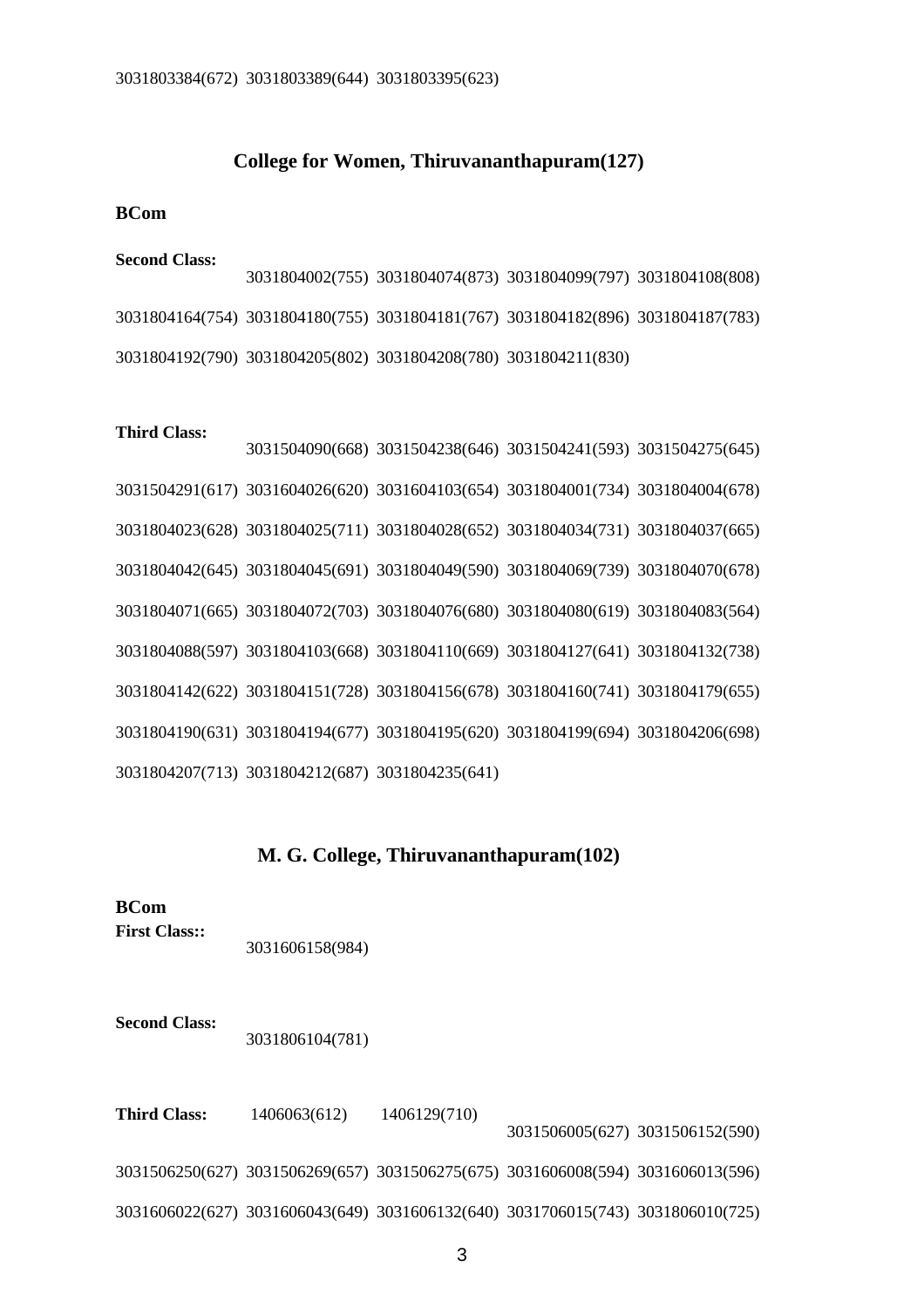3031806059(657) 3031806064(692) 3031806085(632) 3031806112(706) 3031806139(648) 3031806141(709) 3031806149(711) 3031806172(632)

## **Suspected Malpractice:** 3031606090 3031806007 3031806008 3031806094 **Mar Ivanios College, Thiruvananthapuram(111) BCom**

**Third Class:** 3031507084(560) 3031607011(657) 3031607074(574) 3031607107(583) 3031607111(580) 3031607162(635) 3031607189(625) 3031607198(718) 3031607299(645) 3031707006(697) 3031707010(674)

## **S. N. College,Chempazhanthy(112)**

#### **BCom**

**Second Class:** 3031808012(770) 3031808023(834) 3031808032(760)

**Third Class:** 3031508029(635) 3031808005(703) 3031808019(672) 3031808022(625) 3031808034(708) 3031808047(679)

## **St. Xavier's College, Thumba Thiruvananthapuram(128)**

#### **BCom**

**Second Class:** 3031612199(786) 3031612279(790) 3031812163(753) 3031812178(754) 3031812187(759) 3031812195(814)

**Third Class:** 1412109(620) 1412142(741) 3031612138(609) 3031612165(615) 3031612271(667) 3031712025(595) 3031712026(588) 3031712028(614) 3031712043(598) 3031712103(590) 3031812010(579) 3031812020(613) 3031812026(606) 3031812029(574) 3031812032(649) 3031812037(719) 3031812038(573) 3031812042(647) 3031812045(600)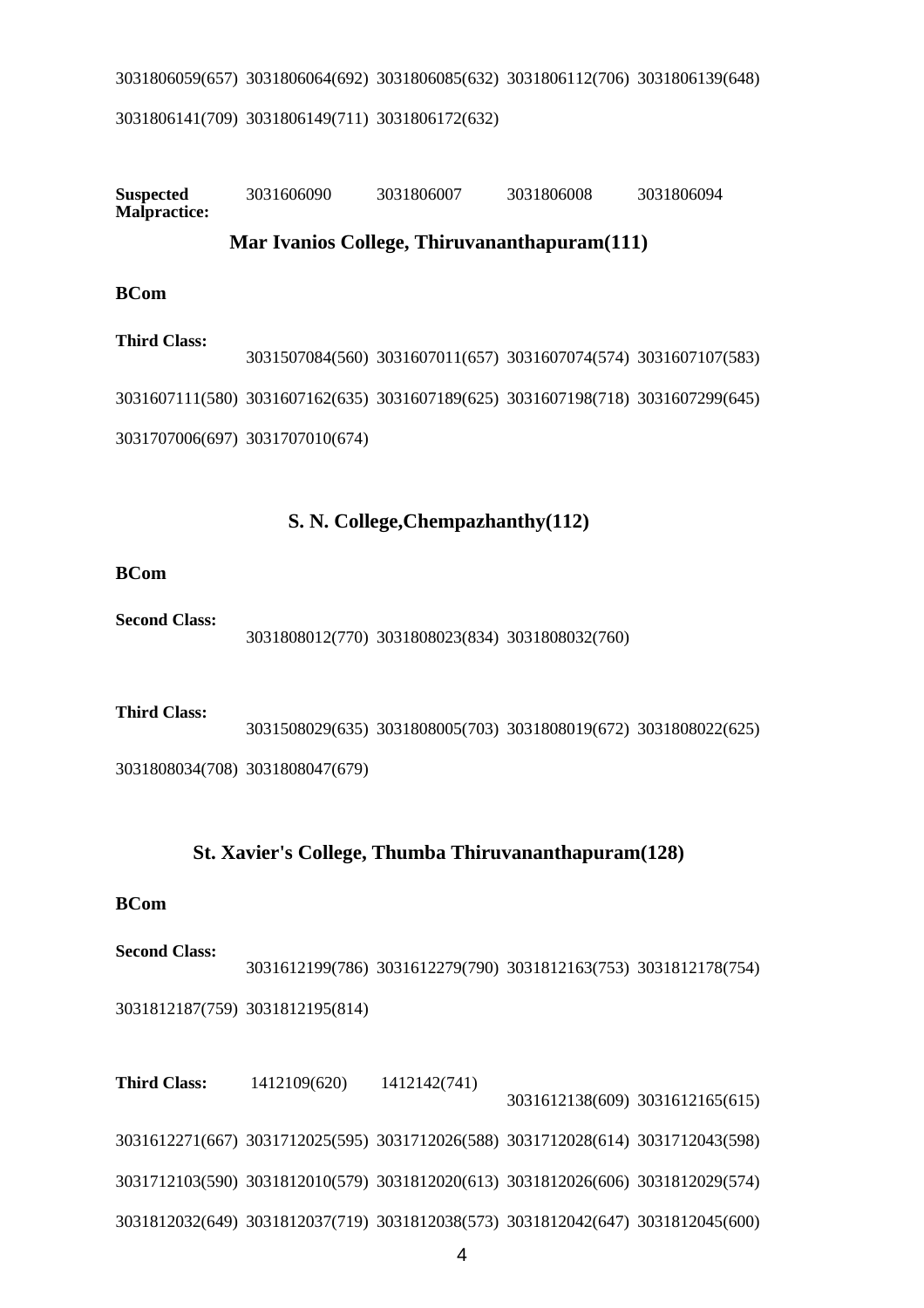3031812057(654) 3031812066(561) 3031812067(584) 3031812070(601) 3031812076(642) 3031812083(670) 3031812087(662) 3031812094(639) 3031812102(637) 3031812120(622) 3031812121(607) 3031812122(659) 3031812123(616) 3031812130(668) 3031812132(637) 3031812137(636) 3031812146(694) 3031812159(689) 3031812162(692) 3031812169(655) 3031812170(746) 3031812174(685) 3031812182(666) 3031812186(611) 3031812188(584) 3031812191(684) 3031812198(745)

**Suspected Malpractice:** 3031712038 3031812071

## **V. T. M. N. S. S. College, Dhanuvachapuram(119)**

#### **BCom**

**Third Class:** 3031517056(648) 3031717016(615) 3031717039(599)

### **Christian College, Kattakkada(106)**

**BCom**

**Second Class:** 1419051(783)

| <b>Third Class:</b> | 1419002(579) |                                                                                 | 3031519072(613) 3031619010(620) 3031619030(590) |  |
|---------------------|--------------|---------------------------------------------------------------------------------|-------------------------------------------------|--|
|                     |              | 3031619119(747) 3031619171(689) 3031719030(603) 3031719039(595) 3031719071(597) |                                                 |  |
|                     |              | 3031719114(616) 3031819002(610) 3031819070(633) 3031819081(688)                 |                                                 |  |

#### **Govt. College,Nedumangad(103)**

#### **BCom**

| <b>Second Class:</b> | 1421140(763) |                                                 |  |
|----------------------|--------------|-------------------------------------------------|--|
|                      |              | 3031721056(775) 3031821072(796) 3031821122(812) |  |

**Third Class:** 1421023(621) 1421134(664) 3031521223(614) 3031621027(669) 3031621188(713) 3031621208(645) 3031621213(608) 3031721006(605) 3031721012(621)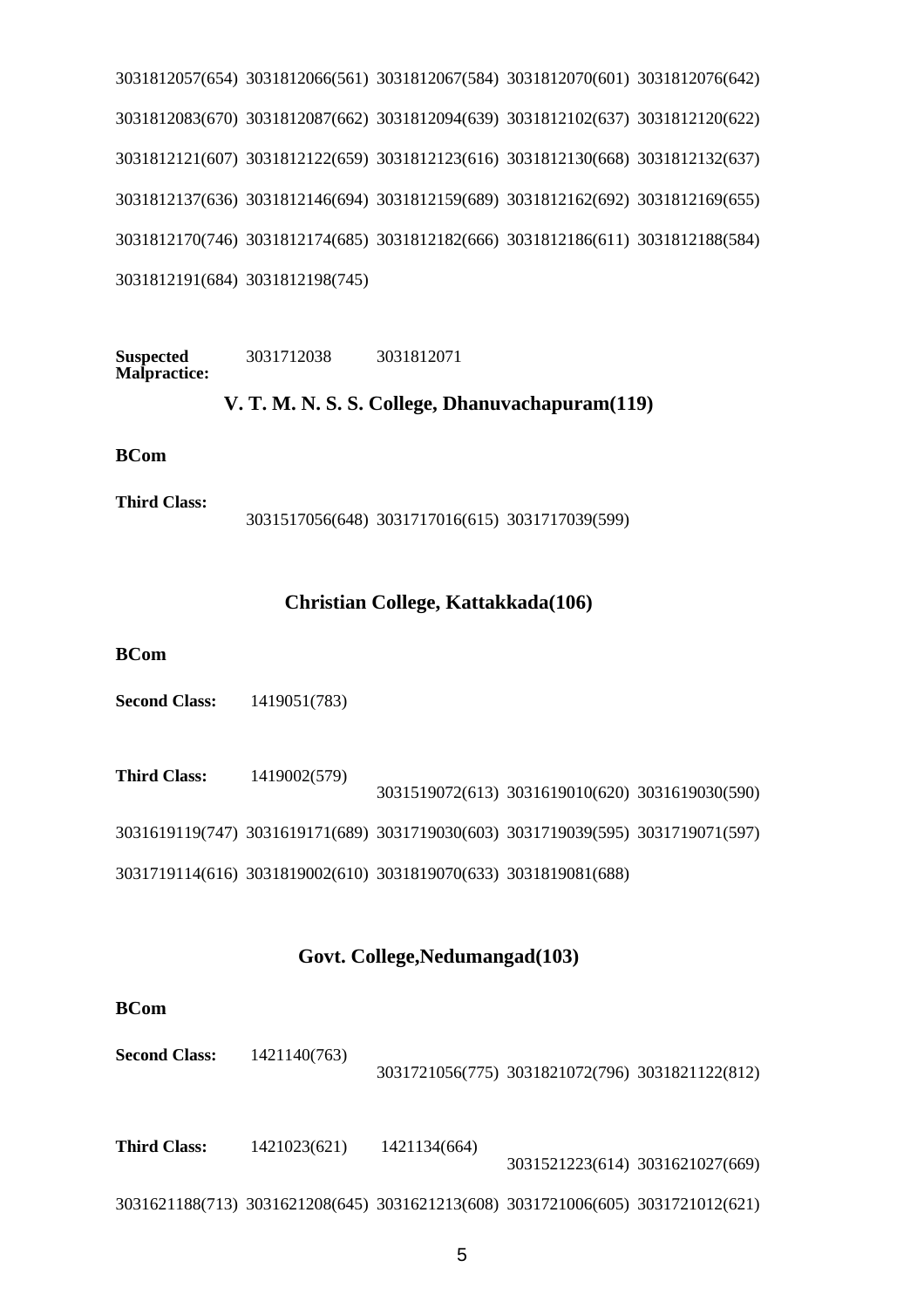3031721026(611) 3031721032(656) 3031721034(695) 3031721038(661) 3031821001(655) 3031821007(737) 3031821009(676) 3031821010(671) 3031821012(704) 3031821025(695) 3031821045(615) 3031821055(598) 3031821065(636) 3031821077(634) 3031821078(654) 3031821080(693) 3031821086(686) 3031821093(746) 3031821102(648) 3031821105(615) 3031821107(682) 3031821117(683) 3031821119(621) 3031821121(669)

#### **Govt. College, Attingal(105)**

#### **BCom**

**Second Class:** 3031823122(811) 3031823135(789)

**Third Class:** 1423023(699) 3031523051(558) 3031623045(584) 3031623152(611) 3031623178(688) 3031723005(620) 3031723024(648) 3031723078(568) 3031723083(632) 3031723099(582) 3031723119(682) 3031723126(587) 3031723129(573) 3031723139(629) 3031723155(685) 3031723167(618) 3031823020(630) 3031823051(725) 3031823062(687) 3031823071(657) 3031823073(555) 3031823080(620) 3031823092(685) 3031823097(635) 3031823104(628) 3031823108(656) 3031823132(741) 3031823134(708) 3031823138(581) 3031823144(686) 3031823152(687) 3031823160(664) 3031823174(690) 3031823196(729) 3031823203(685) 3031823204(585) 3031823207(701) 3031823209(688)

**Suspected Malpractice:** 3031823049

#### **S. N. College, Varkala(109)**

**BCom**

**Second Class:** 3031824005(778)

#### **Third Class:**

3031524187(607) 3031624008(592) 3031624020(589) 3031624138(583) 3031624185(654) 3031624201(669) 3031624228(661) 3031724002(595) 3031824021(663)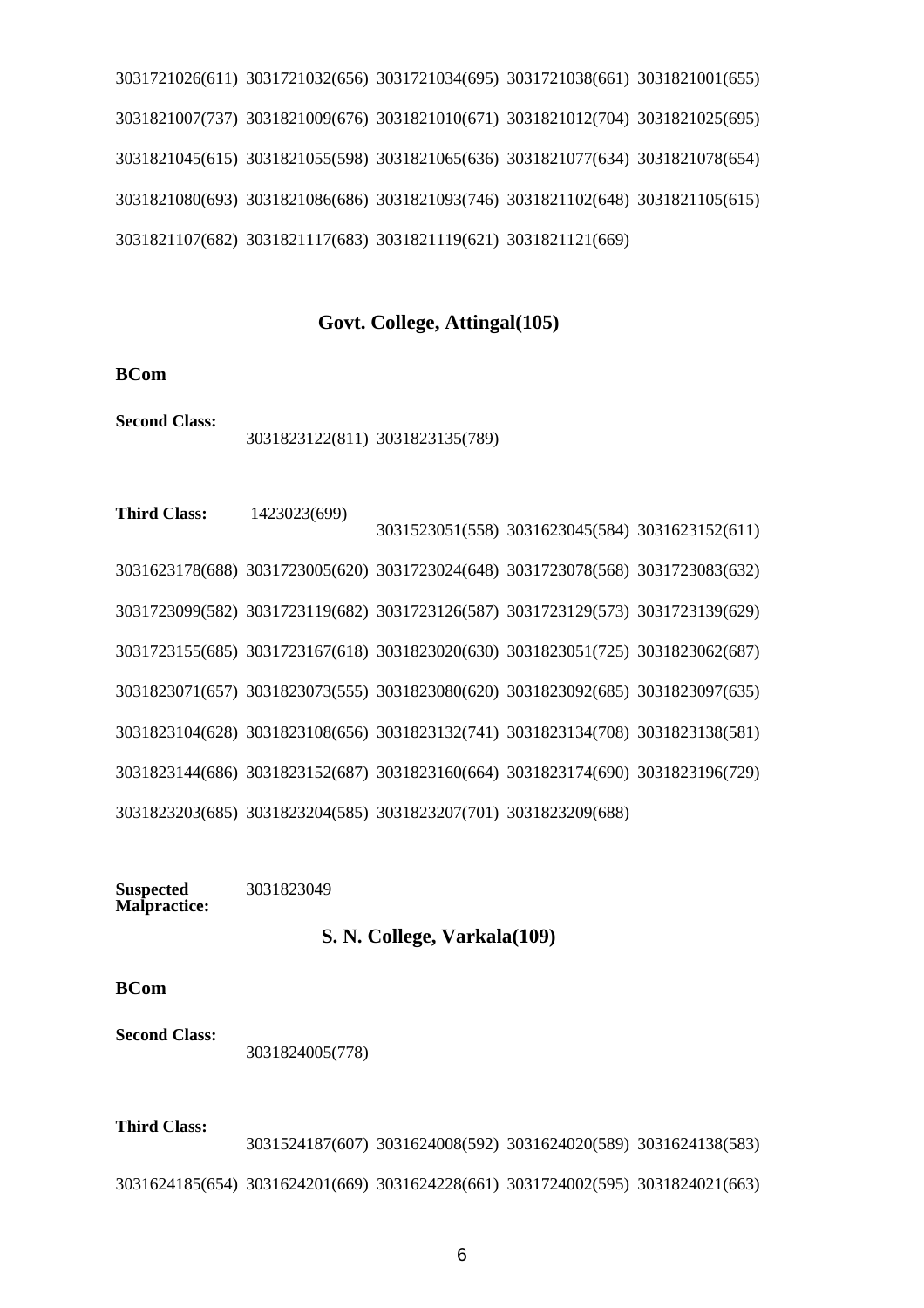### **S.N. College, Chathanoor(152)**

**BCom**

**Second Class:** 3031827007(752) 3031827010(769) 3031827015(802) **Third Class:** 3031627047(580) 3031627048(594) 3031827004(656) 3031827008(671)

#### **M.M.N.S.S, Kottiyam(129)**

#### **BCom**

**Third Class:** 3031528032(626) 3031528098(639) 3031528239(653) 3031728041(604) 3031828030(721) 3031828043(656) 3031828057(666) 3031828070(740)

## **S. N. College, Kollam(130)**

**BCom First Class::** 3031829211(917)

**Second Class:** 3031629258(821) 3031829001(833) 3031829025(827) 3031829038(887) 3031829172(755) 3031829173(822) 3031829178(753) 3031829202(765) 3031829210(856)

**Third Class:** 1429375(586) 3031529007(625) 3031529224(648) 3031629038(629) 3031629151(589) 3031629163(613) 3031629168(691) 3031729042(583) 3031829010(677) 3031829013(674) 3031829015(640) 3031829019(686) 3031829036(660) 3031829044(644) 3031829061(638) 3031829065(681) 3031829077(652) 3031829080(698) 3031829082(565) 3031829095(665) 3031829106(649) 3031829110(599) 3031829113(712) 3031829116(619) 3031829125(722) 3031829134(623) 3031829137(640) 3031829142(606) 3031829170(581)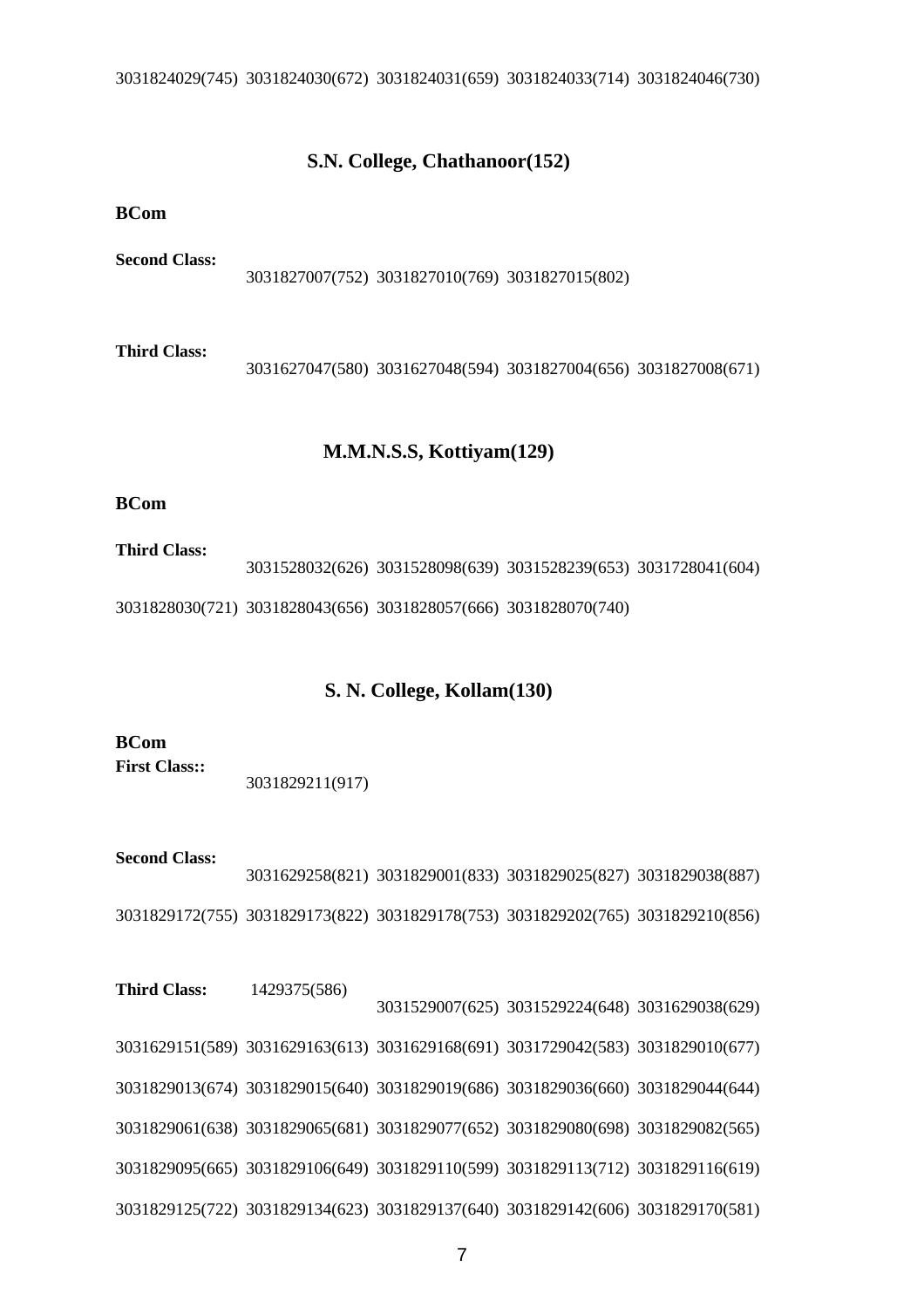3031829174(640) 3031829176(643) 3031829179(658) 3031829199(595) 3031829200(702) 3031829217(653) 3031829242(621) 3031829250(677) 3031829251(693) 3031829252(651) 3031829257(688)

## **S.N. College for Women, Kollam(131)**

#### **BCom**

**Third Class:** 3031630052(603) 3031630091(660) 3031630147(639) 3031630223(647) 3031630242(669)

#### **F. M. N. College, Kollam(107)**

#### **BCom**

**Third Class:** 3031531050(646) 3031531092(589) 3031531121(619) 3031531472(708) 3031631070(624) 3031631193(642) 3031631359(656) 3031631391(695) 3031631403(743) 3031631416(710) 3031631450(689) 3031631455(637) 3031631478(626)

## **T. K. M. College of Arts & Science, Kollam(115)**

#### **BCom**

**Third Class:** 1432050(655) 3031532037(647) 3031532231(674) 3031532388(602)

3031632162(587)

## **D.B. College, Sasthamcottah(132)**

#### **BCom**

## **Second Class:** 3031834057(763) 3031834060(777) 3031834066(787) 3031834079(759) 3031834080(860) 3031834086(751) 3031834134(776)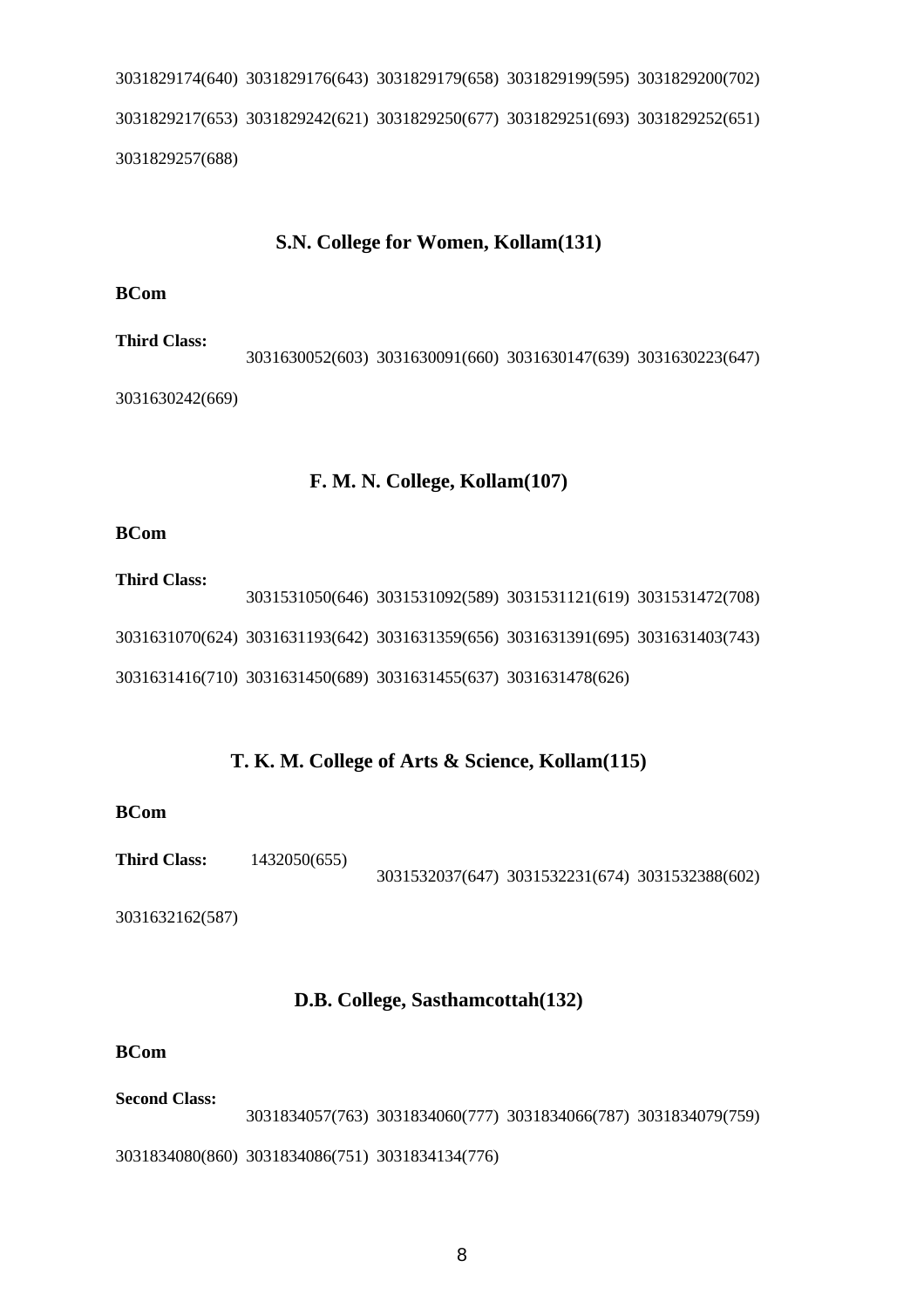3031534457(626) 3031534460(639) 3031634006(578) 3031634022(608) 3031634086(616) 3031634205(612) 3031634317(654) 3031634393(637) 3031734027(661) 3031834008(634) 3031834030(600) 3031834036(638) 3031834038(667) 3031834044(708) 3031834046(636) 3031834065(617) 3031834075(610) 3031834082(646) 3031834087(644) 3031834089(610) 3031834090(650) 3031834092(693) 3031834094(608) 3031834105(609) 3031834106(615) 3031834108(690) 3031834114(680) 3031834119(597) 3031834122(683) 3031834133(739)

3031534312(679) 3031534407(631)

## **N.S.S . Neeramankara(149)**

#### **BCom**

**Third Class:** 3031615012(651) 3031615029(695)

#### **N. S. S. College, Nilamel(117)**

#### **BCom**

| <b>Third Class:</b> | 1438014(633) |                                                                                 |  |
|---------------------|--------------|---------------------------------------------------------------------------------|--|
|                     |              | 3031538025(680) 3031638004(600) 3031638012(616)                                 |  |
|                     |              | 3031638013(643) 3031738017(562) 3031738019(652) 3031838010(624) 3031838019(674) |  |
|                     |              | 3031838021(577) 3031838029(647) 3031838033(691) 3031838034(592) 3031838041(653) |  |

#### **St. John's College, Anchal(120)**

#### **BCom**

**Second Class:** 1440079(763) 3031540202(792) 3031840033(815) 3031840036(869) 3031840094(814) 3031840173(763) 3031840224(783) 3031840239(769) 3031840261(853)

## **Third Class:** 3031540059(637) 3031540123(632) 3031640122(595) 3031640140(667) 3031640156(644) 3031740055(664) 3031840023(704) 3031840026(659) 3031840037(667) 3031840048(716) 3031840071(686) 3031840073(593) 3031840086(653) 3031840096(616)

9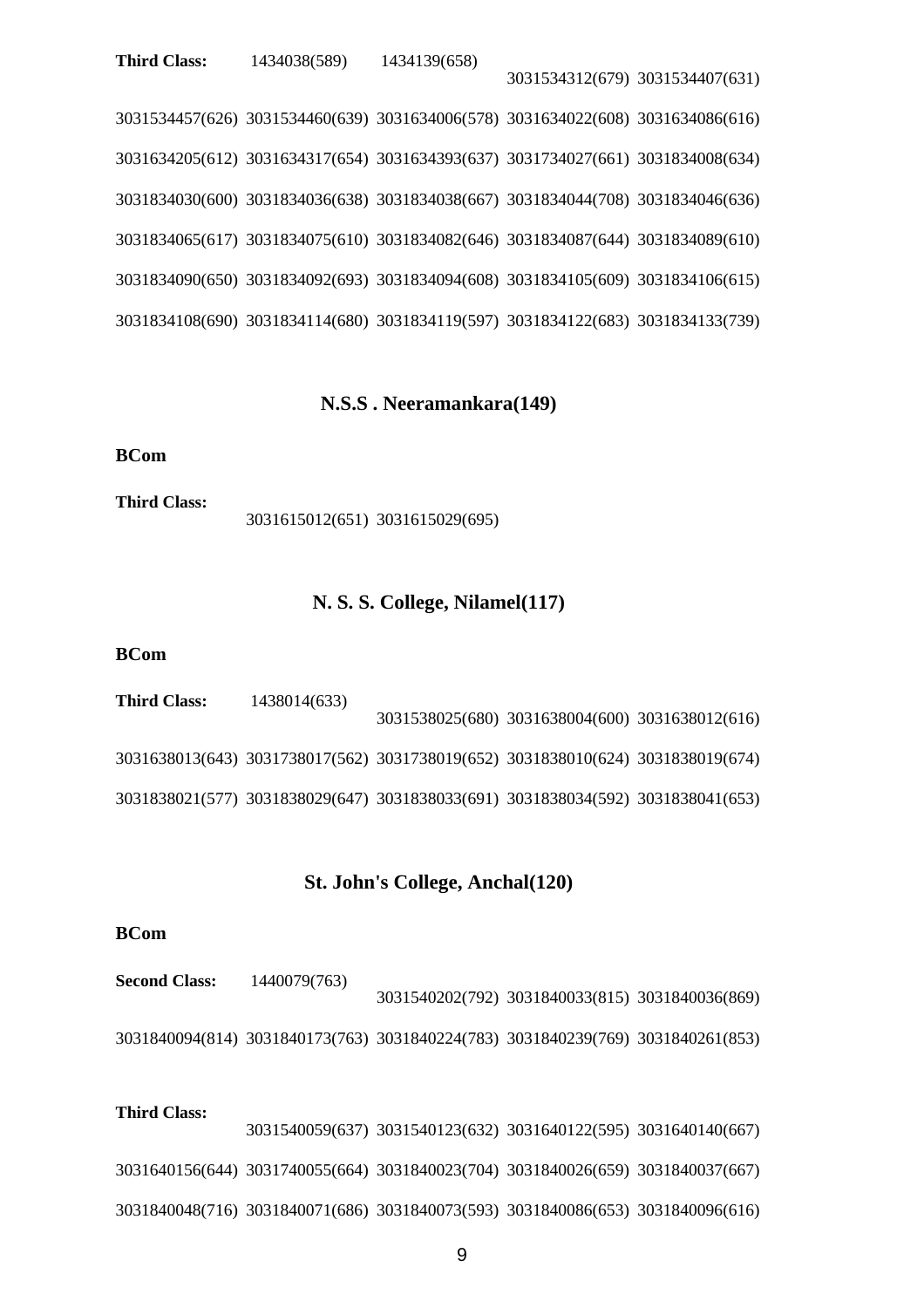3031840133(700) 3031840134(682) 3031840136(649) 3031840143(665) 3031840146(697) 3031840158(663) 3031840163(705) 3031840167(646) 3031840182(739) 3031840196(654) 3031840198(660) 3031840204(642) 3031840211(666) 3031840218(743) 3031840247(636) 3031840254(694) 3031840259(703) 3031840270(687) 3031840271(672)

#### **S.N. College, Punalur(133)**

**BCom**

**Second Class:** 3031741103(757)

**Third Class:** 1441057(621) 3031541095(638) 3031541110(718) 3031541117(663) 3031641030(655) 3031641110(726) 3031641125(631) 3031641175(633) 3031641189(604) 3031641221(668) 3031641222(637) 3031641233(713) 3031641269(739) 3031741003(663) 3031741004(678) 3031741005(648) 3031741009(609) 3031741018(638) 3031741020(689) 3031741024(612) 3031741055(574) 3031741076(678) 3031741082(648) 3031741097(617) 3031741120(684) 3031741142(596) 3031741159(640) 3031741160(583) 3031741162(585) 3031741178(647) 3031741214(645)

#### **S. G. College, Kottarakkara(121)**

**BCom**

**Second Class:**

3031542208(751) 3031742173(804) 3031842136(877) 3031842214(761)

**Third Class:** 1442340(725) 1442346(639) 1442366(720) 3031642222(691) 3031642232(579) 3031742031(611) 3031742066(591) 3031842019(689) 3031842022(697) 3031842026(675) 3031842034(739) 3031842041(655) 3031842048(579) 3031842056(644) 3031842058(649) 3031842068(599) 3031842071(662) 3031842072(672) 3031842075(715) 3031842080(683) 3031842086(730) 3031842089(669) 3031842094(682) 3031842096(701)

10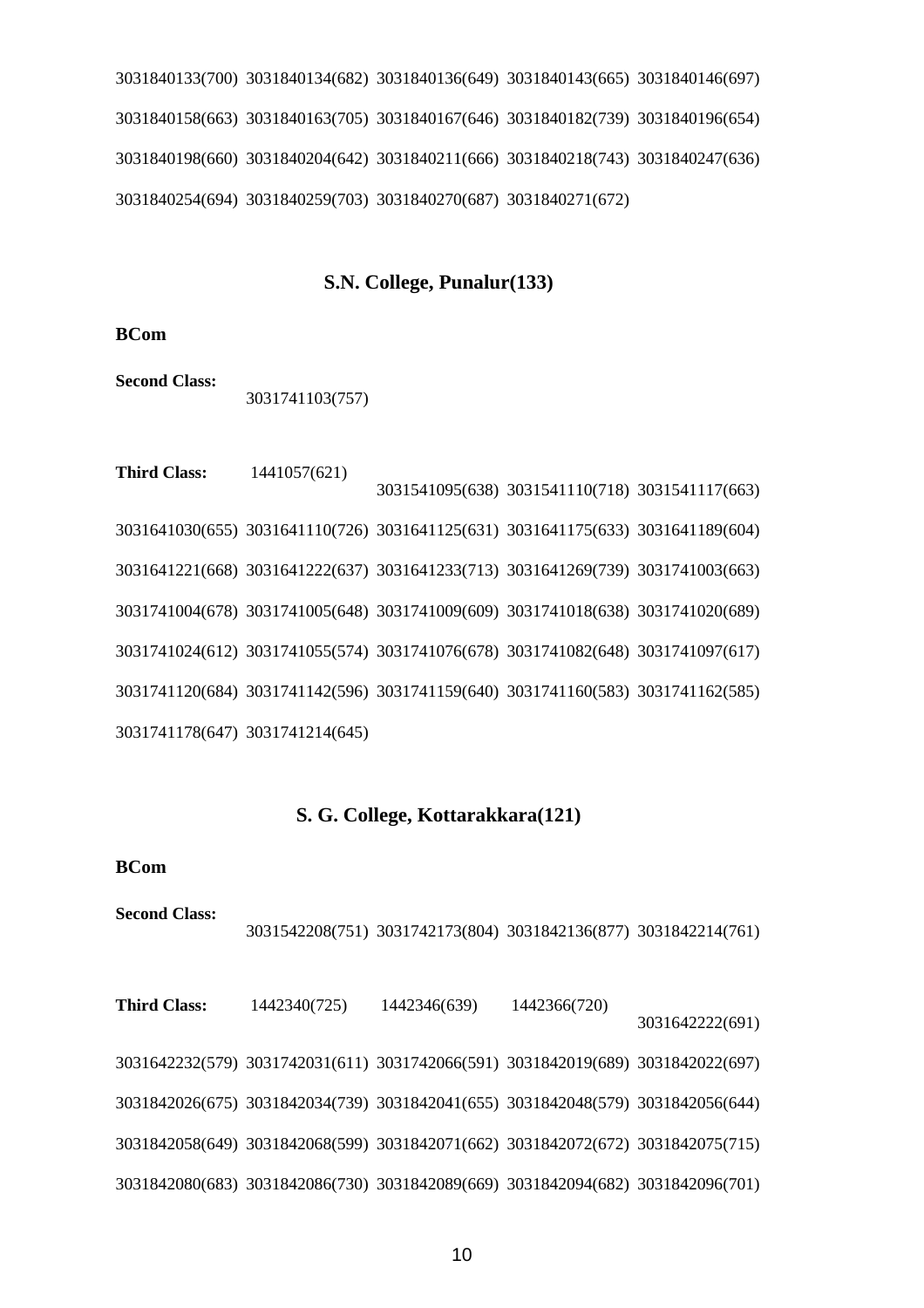3031842097(613) 3031842099(680) 3031842101(742) 3031842107(694) 3031842108(669) 3031842118(688) 3031842128(624) 3031842131(728) 3031842139(684) 3031842145(671) 3031842166(693) 3031842175(626) 3031842183(708) 3031842184(669) 3031842186(602) 3031842188(620) 3031842216(686) 3031842229(667) 3031842234(674) 3031842238(631) 3031842246(659) 3031842249(713) 3031842254(695) 3031842258(604) 3031842269(697) 3031842272(713) 3031842279(689) 3031842280(706) 3031842281(672) 3031842283(622) 3031842286(667) 3031842296(653)

**Suspected Malpractice:** 3031842100 3031842042 3031842052 3031742141 3031742087 3031842180 3031842029

## **St Stephens College, Pathanapuram(167)**

**BCom**

**Second Class:** 3031843078(795)

**Third Class:** 3031643015(651) 3031843049(682) 3031843060(704) 3031843063(630)

3031843090(674)

### **M. S. M. College, Kayamkulam(113)**

#### **BCom**

**Second Class:** 3031744023(845) 3031844093(779) 3031844196(852) 3031844295(867) 3031844332(759) 3031844371(768) 3031844388(759)

#### **Third Class:**

3031544017(625) 3031544055(563) 3031544067(594) 3031544182(589) 3031544237(631) 3031544338(664) 3031644029(558) 3031644076(618) 3031644142(594) 3031644293(610) 3031644359(635) 3031644391(615) 3031644462(665) 3031644469(592) 3031644487(638) 3031744017(616) 3031744035(603) 3031744075(619) 3031844012(724) 3031844031(669) 3031844032(648) 3031844041(707) 3031844044(653) 3031844051(733)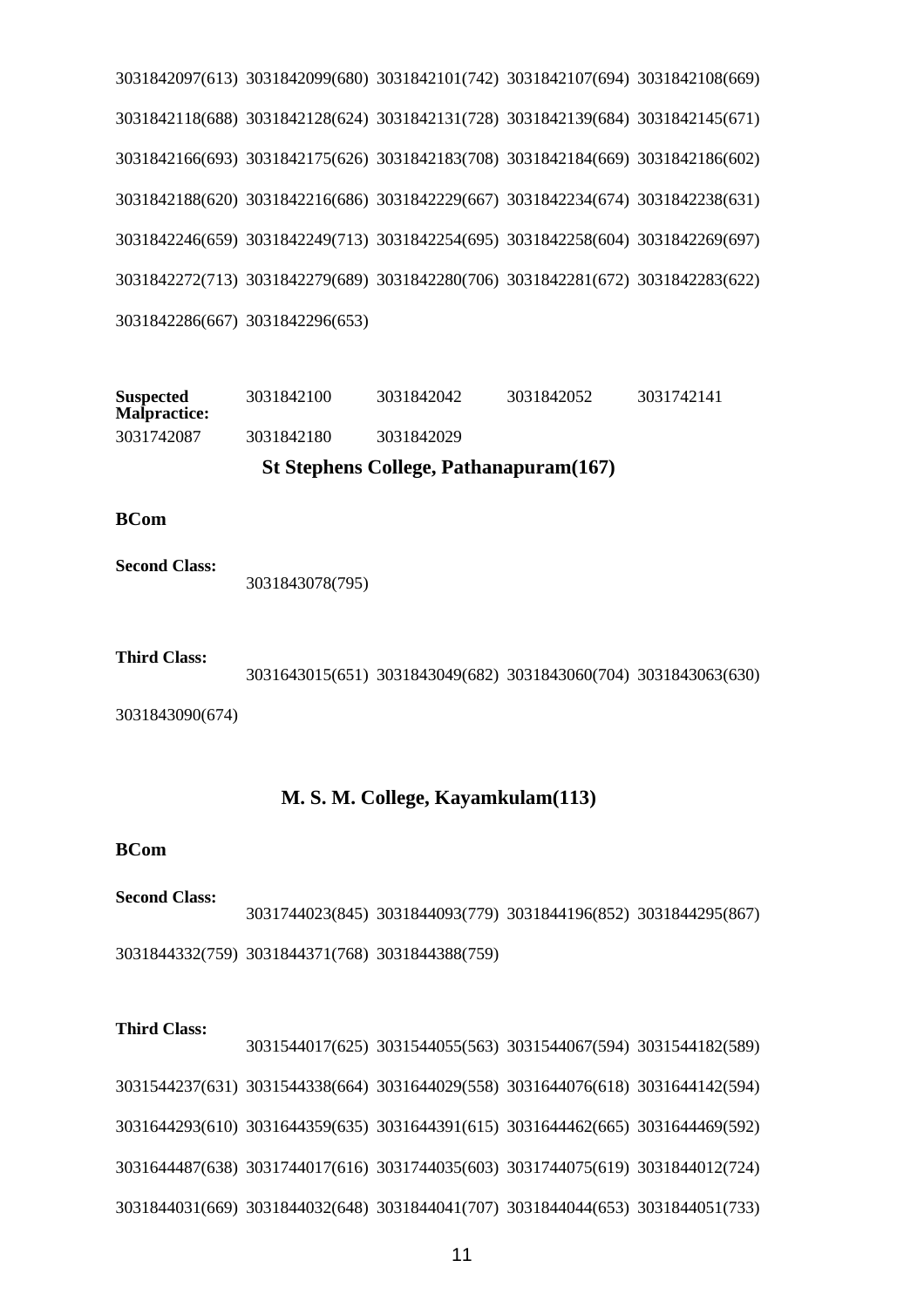3031844057(621) 3031844059(635) 3031844070(704) 3031844078(739) 3031844088(610) 3031844102(648) 3031844117(704) 3031844146(715) 3031844148(670) 3031844150(625) 3031844152(675) 3031844153(636) 3031844160(659) 3031844164(652) 3031844165(650) 3031844176(626) 3031844177(655) 3031844181(690) 3031844183(662) 3031844193(683) 3031844211(687) 3031844224(603) 3031844232(708) 3031844242(633) 3031844243(736) 3031844250(670) 3031844255(604) 3031844256(634) 3031844263(696) 3031844264(684) 3031844274(585) 3031844306(726) 3031844307(693) 3031844310(584) 3031844318(654) 3031844340(650) 3031844363(603) 3031844367(637) 3031844374(711) 3031844389(667) 3031844394(631) 3031844397(647) 3031844402(688) 3031844404(638) 3031844420(672) 3031844424(664) 3031844427(639) 3031844430(677) 3031844441(705) 3031844444(683) 3031844449(636) 3031844466(598) 3031844469(711) 3031844493(627)

### **S. D. College, Alappuzha(104)**

#### **BCom**

| <b>Third Class:</b> | 1446411(647) |                                                                                 | 3031546233(681) 3031546234(652) 3031546292(595) |  |
|---------------------|--------------|---------------------------------------------------------------------------------|-------------------------------------------------|--|
|                     |              | 3031546325(661) 3031746004(619) 3031746036(574) 3031746062(584) 3031746083(588) |                                                 |  |
|                     |              | 3031746132(651) 3031746161(632) 3031746221(645) 3031746258(611) 3031746275(663) |                                                 |  |

### **St Joseph's College for Women, Alappuzha(170)**

#### **BCom**

**Second Class:** 3031647149(760)

**Third Class:** 3031647108(594) 3031747015(686)

## **S.N. College, Cherthala(134)**

#### **BCom**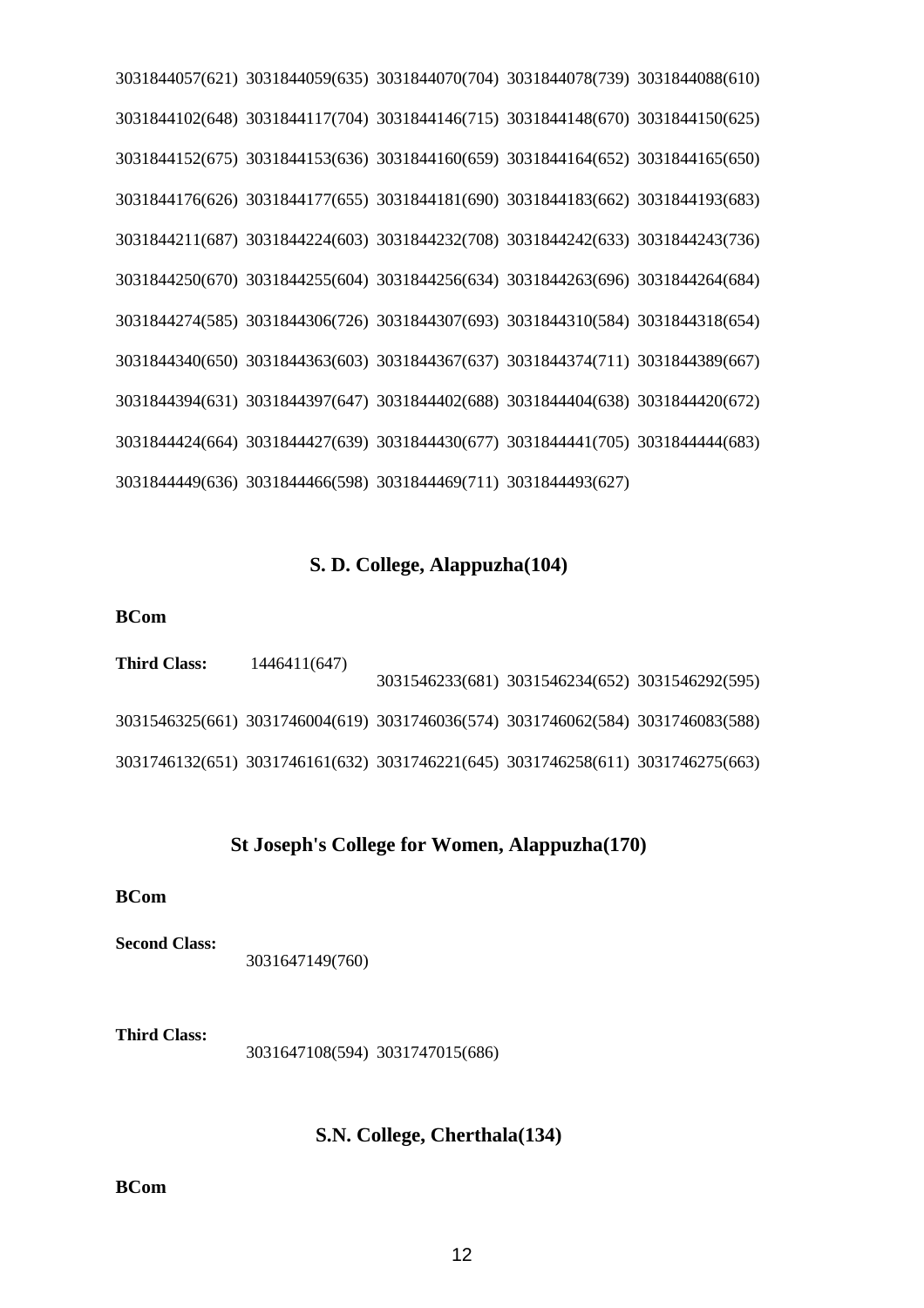**Third Class:** 1448370(617) 1448379(660) 3031548303(591) 3031548458(607) 3031648002(621) 3031648068(595) 3031648383(581) 3031648391(598) 3031648402(567) 3031648449(636) 3031648478(586) 3031648485(645) 3031748001(629) 3031748050(590) 3031848023(735) 3031848031(661) 3031848066(600) 3031848087(724) 3031848135(584) 3031848140(693) 3031848143(723) 3031848168(617) 3031848170(720) 3031848172(645) 3031848197(643) 3031848206(647) 3031848213(642) 3031848220(614) 3031848227(696) 3031848237(733) 3031848245(747) 3031848263(639) 3031848264(663) 3031848268(632) 3031848281(671) 3031848285(678) 3031848289(693) 3031848291(688) 3031848298(639) 3031848300(648) 3031848302(657) 3031848317(620) 3031848320(641) 3031848323(727) 3031848343(672) 3031848358(619) 3031848363(659) 3031848365(674) 3031848366(624) 3031848367(627) 3031848372(689) 3031848375(653) 3031848380(708) 3031848384(638) 3031848394(643) 3031848397(737) 3031848398(634) 3031848399(588) 3031848402(610) 3031848403(665) 3031848405(700) 3031848413(645) 3031848421(689) 3031848425(642) 3031848433(743) 3031848437(600) 3031848439(722) 3031848445(644) 3031848457(667) 3031848458(670) 3031848461(670) 3031848462(662) 3031848469(632) 3031848477(692) 3031848493(642)

## **St. Michels College, Cherthala(116)**

#### **BCom**

**Third Class:** 3031649137(659)

#### **St Cyril's College ,Adoor(166)**

#### **BCom**

**Second Class:** 3031854045(763) 3031854093(757) 3031854111(846) 3031854120(826)

3031854124(802) 3031854142(786) 3031854143(784) 3031854154(762)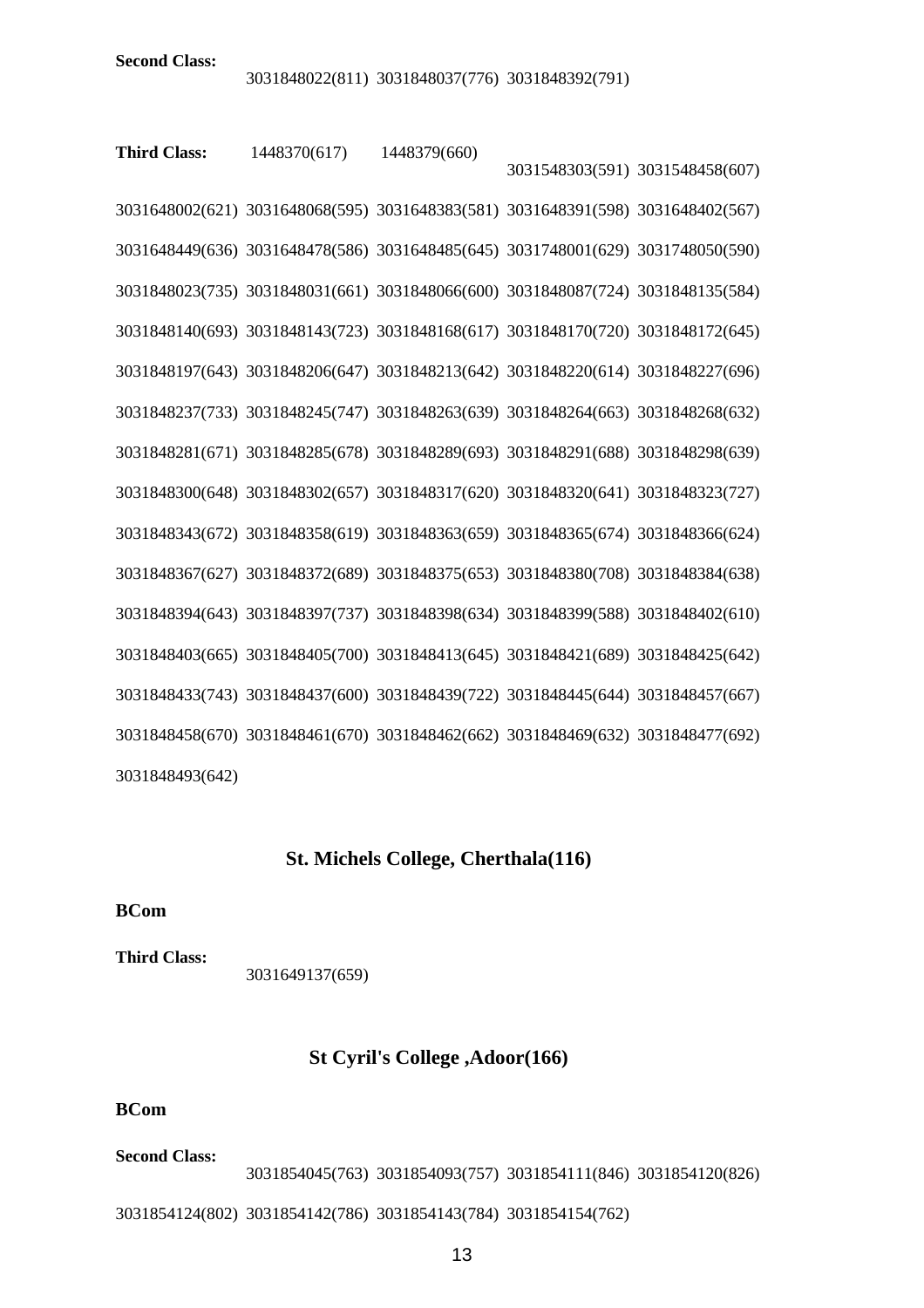#### **Third Class:**

3031554012(617) 3031554074(624) 3031654025(593) 3031654064(630) 3031754077(729) 3031754078(633) 3031854012(706) 3031854059(650) 3031854060(682) 3031854063(724) 3031854071(749) 3031854072(651) 3031854074(702) 3031854076(658) 3031854081(742) 3031854094(640) 3031854102(621) 3031854105(680) 3031854106(656) 3031854115(617) 3031854117(686) 3031854122(745) 3031854128(668) 3031854129(650) 3031854130(664) 3031854139(643) 3031854151(745)

#### **N. S. S. College, Pandalam(118)**

#### **BCom**

**Second Class:** 3031856120(765) 3031856197(794) 3031856199(839) 3031856237(809) 3031856275(828)

**Third Class:** 1456143(568) 3031556201(640) 3031656073(654) 3031656262(659) 3031756001(645) 3031756009(619) 3031756023(643) 3031756173(583) 3031756288(572) 3031756296(643) 3031856004(719) 3031856046(686) 3031856055(731) 3031856061(669) 3031856114(723) 3031856118(743) 3031856129(749) 3031856145(725) 3031856177(627) 3031856226(707) 3031856288(715) 3031856298(703)

#### **TKMM College, Nangiarkulangara(165)**

#### **BCom**

**Second Class:** 3031845095(750) 3031845107(860) 3031845125(892)

**Third Class:** 3031580022(668) 3031580033(643) 3031645016(633) 3031645034(640) 3031645047(620) 3031645072(667) 3031645087(623) 3031745001(621) 3031745015(722) 3031845004(654) 3031845008(654) 3031845012(729) 3031845021(643) 3031845038(582)

14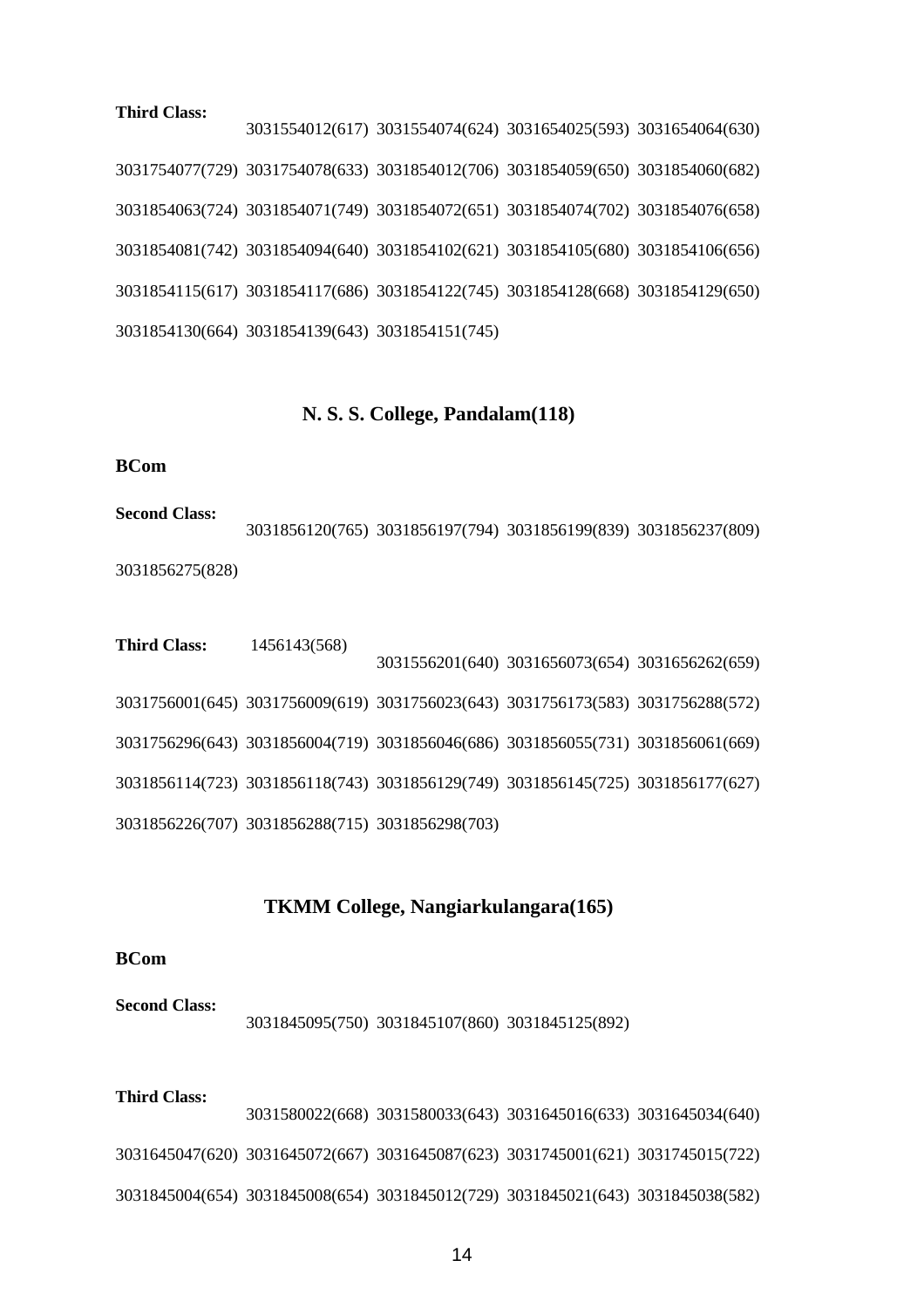3031845045(688) 3031845049(678) 3031845053(618) 3031845054(686) 3031845072(594) 3031845080(599) 3031845093(699) 3031845102(630) 3031845115(615) 3031845117(673) 3031845120(699) 3031845135(610) 3031845137(633) 3031845138(699) 3031845140(709) 3031845148(671)

## **B.J.M Govt. College, Chavara(154)**

**BCom**

**Second Class:** 3031733003(755)

**Third Class:** 3031581012(715) 3031633074(617) 3031833001(613) 3031833046(716)

3031833072(689)

| <b>Suspected</b><br><b>Malpractice:</b> | 3031833039 | 3031833049 | 3031833018 | 3031833042 |  |
|-----------------------------------------|------------|------------|------------|------------|--|
|-----------------------------------------|------------|------------|------------|------------|--|

**Controller of Examinations**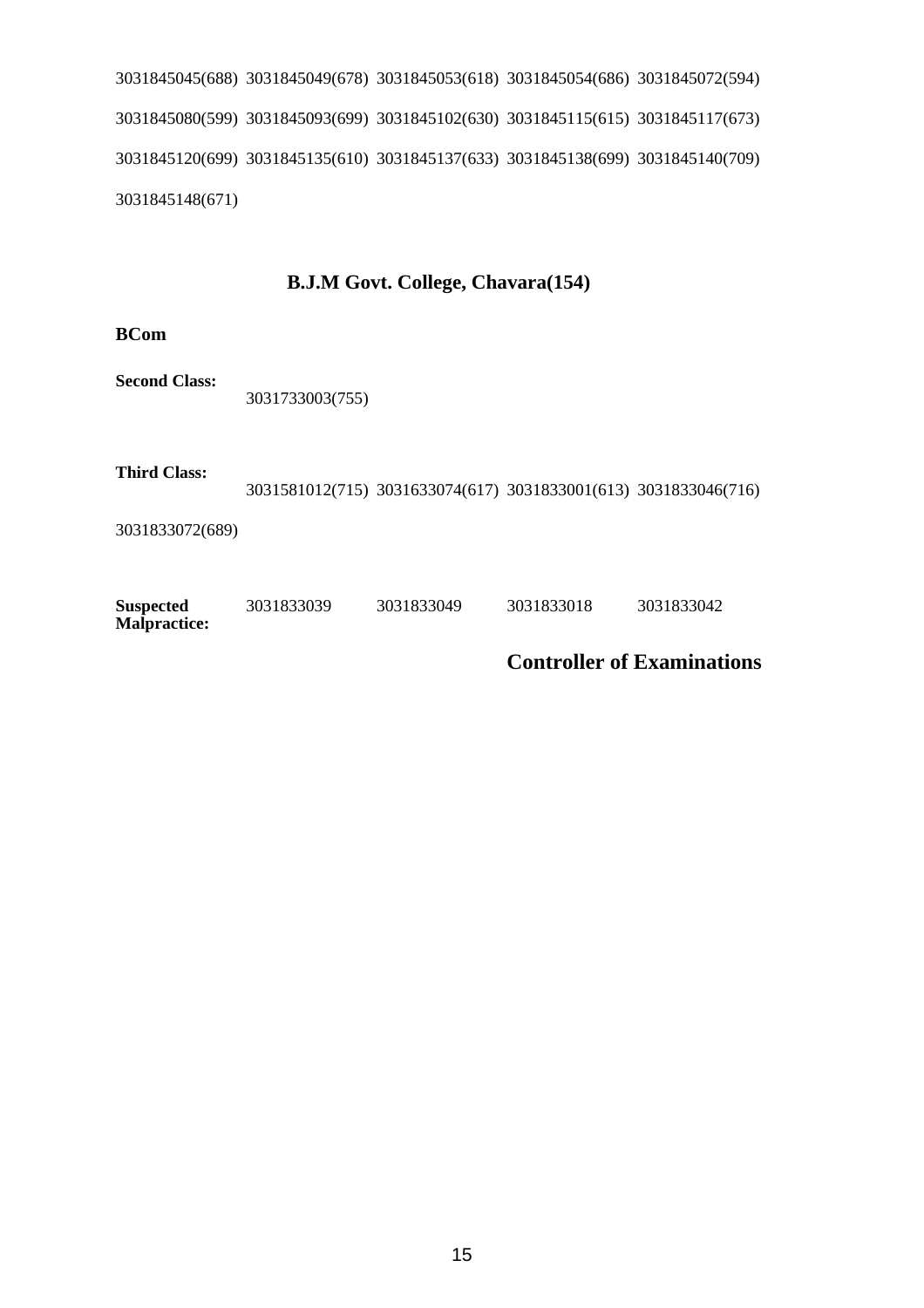## **Results of Part III B.Com Degree (Offline Supplementary Candidates) Examination September/October 2021**

## **CENTRE NO: 01 UNIVERSITY COLLEGE THIRUVANANTHAPURAM**

- **Second Class** : Nil
- **Third Class** : 3602 13
- **Additional Elective Co-operation :** 3621

## **CENTRE NO: 02 GOVT.SANSKRIT COLLEGE THIRUVANANTHAPURAM**

| <b>First Class</b>                             | : Nil  |      |     |    |
|------------------------------------------------|--------|------|-----|----|
| <b>Second Class</b>                            | : Nil  |      |     |    |
| <b>Third Class</b>                             | : 2751 | -55- | -57 | 60 |
| <b>Additional Elective Co-operation : 2771</b> |        | 72   |     |    |

## **CENTRE NO: 03 GOVERNMENT ARTS COLLEGE, THIRUVANANTHAPURAM**

| <b>First Class</b>                                  | $:$ Nil |  |      |                    |    |    |
|-----------------------------------------------------|---------|--|------|--------------------|----|----|
| <b>Second Class</b>                                 | $:$ Nil |  |      |                    |    |    |
| <b>Third Class</b>                                  | : 2002  |  |      | 04  07  10  12  13 |    | 17 |
| <b>Additional Elective Co-operation: 2051</b> 52 53 |         |  | - 54 | 55                 | 56 |    |

## **CENTRE NO: 04 GOVT COLLEGE FOR WOMEN THIRUVANANTHAPURAM**

| <b>First Class</b>                        | : Nil |    |    |
|-------------------------------------------|-------|----|----|
| <b>Second Class</b>                       | : Nil |    |    |
| <b>Third Class</b>                        | :3759 |    |    |
| <b>Additional Elective (Co-operation)</b> | :3761 | 62 | 63 |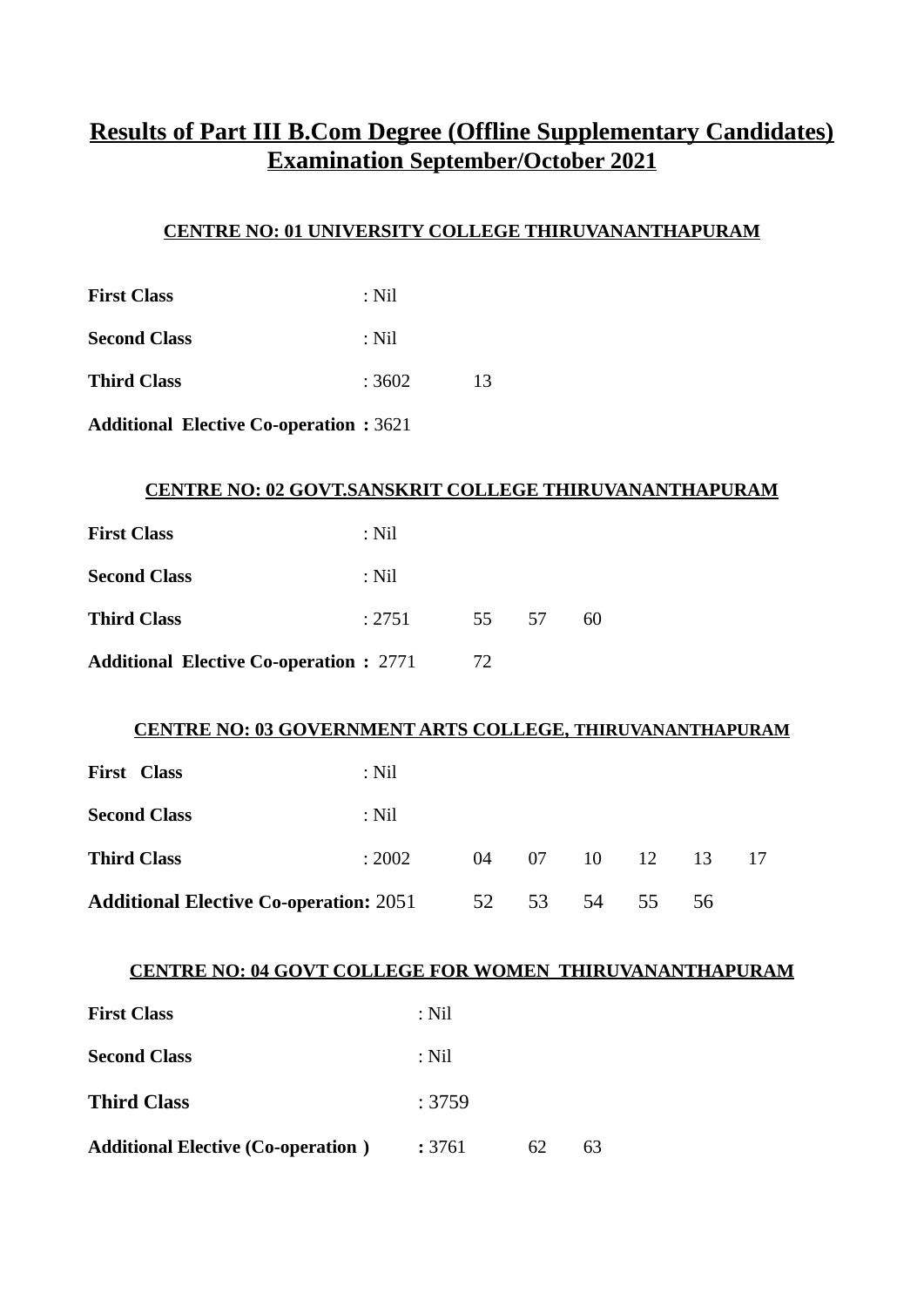### **CENTRE NO: 06 MG COLLEGE THIRUVANANTHAPURAM**

| <b>First Class</b>                      | $:$ Nil |    |    |    |
|-----------------------------------------|---------|----|----|----|
| <b>Second Class</b>                     | $:$ Nil |    |    |    |
| <b>Third Class</b>                      | :3357   | 60 | 61 |    |
| <b>Additional Elective Co-operation</b> | : 3381  | 82 | 84 | 85 |

## **CENTRE NO: 08 S N COLLEGE CHEMPAZHANTHY**

| <b>First Class</b>                      | $:$ Nil |
|-----------------------------------------|---------|
| <b>Second Class</b>                     | : Nil   |
| <b>Third Class</b>                      | $:$ Nil |
| <b>Additional Elective Co-operation</b> | : Nil   |

## **CENTRE NO :12 St. XAVIERS COLLEGE, THUMBA**

| <b>First Class</b>  | : Nil  |
|---------------------|--------|
| <b>Second Class</b> | : Nil  |
| <b>Third Class</b>  | : 2402 |

## **CENTRE NO: 15 NSS COLLEGE FOR WOMEN NEERAMANKARA**

| $:$ Nil |
|---------|
| $:$ Nil |
| : 3034  |
|         |

## Additional Elective Co-operation : 3051 52 53

## **CENTRE NO: 17 VTMNSS COLLEGE, DHANUVACHAPURAM**

| <b>First Class</b>                             | $:$ Nil |    |    |
|------------------------------------------------|---------|----|----|
| <b>Second Class</b>                            | $:$ Nil |    |    |
| Third<br><b>Class</b>                          | :3072   |    |    |
| <b>Additional Elective Co-operation</b>        | : 3081  | 82 | 83 |
| <b>Withheld (Previous Register Number due)</b> | ፡       |    |    |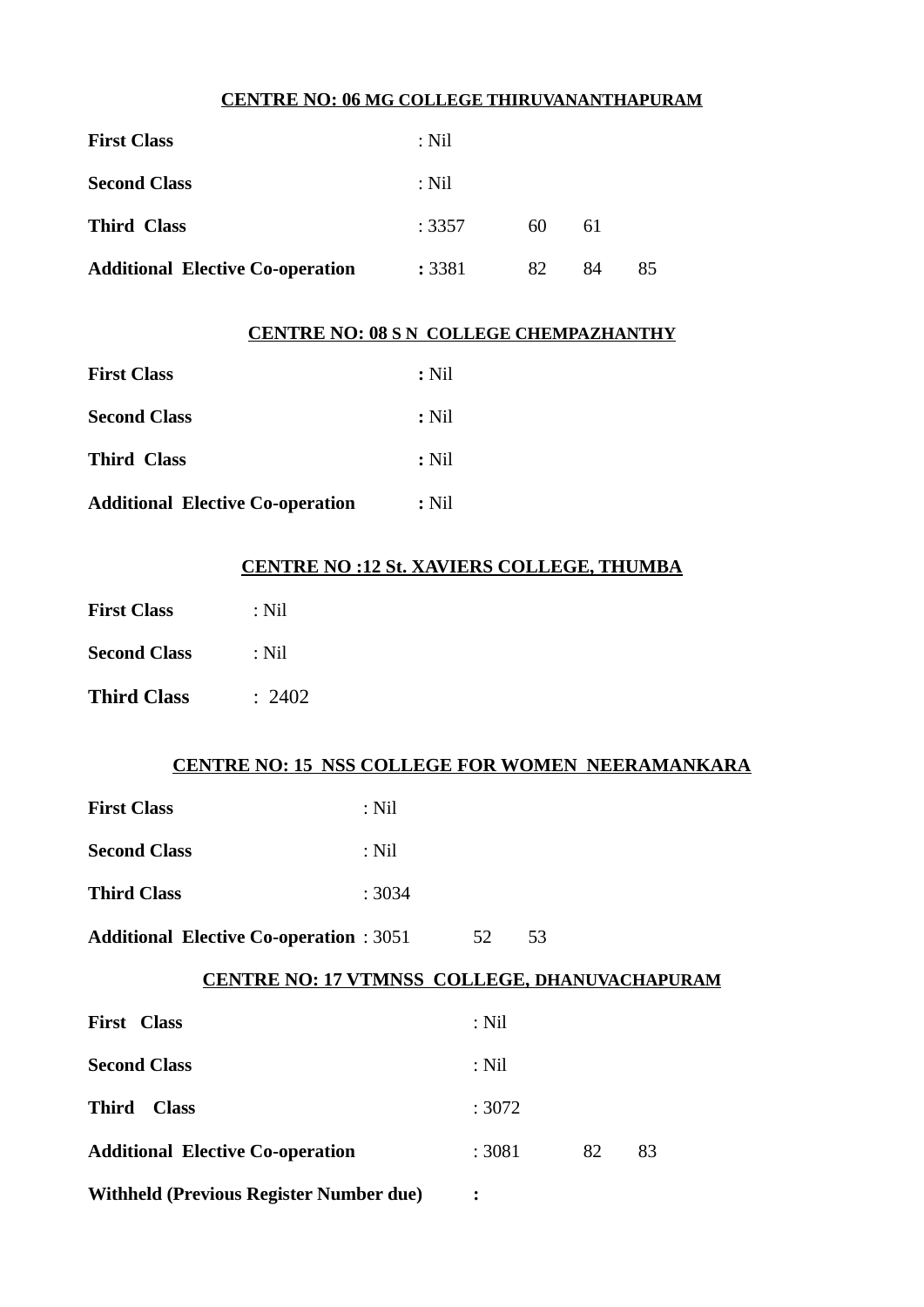## **CENTRE NO: 19 CHRISTIAN COLLEGE KATTAKADA.**

| <b>First Class</b>                      | : NIL            |    |
|-----------------------------------------|------------------|----|
| <b>Second Class</b>                     | $: \mathrm{NIL}$ |    |
| Third Class                             | : NIL            |    |
| <b>Additional Elective Co-operation</b> | : 3511           | 12 |

### **CENTRE NO: 21 GOVERNMENT COLLEGE NEDUMANGAD**

| <b>First Class</b>                             | $:$ Nil |    |    |    |
|------------------------------------------------|---------|----|----|----|
| <b>Second Class</b>                            | $:$ Nil |    |    |    |
| <b>Third Class</b>                             | : 2802  |    |    |    |
| <b>Additional Elective Co-operation : 2811</b> |         | 12 | 13 | 14 |

## **CENTRE NO: 23 GOVERNMENT COLLEGE ATTINGAL**

| <b>First Class</b>                        | $:$ Nil      |          |          |          |          |    |    |
|-------------------------------------------|--------------|----------|----------|----------|----------|----|----|
| <b>Second Class</b>                       | $:$ Nil      |          |          |          |          |    |    |
| <b>Third Class</b>                        | $:$ Nil      |          |          |          |          |    |    |
| <b>Additional Elective (Co-operation)</b> | : 3252<br>62 | 55<br>63 | 56<br>65 | 57<br>66 | 59<br>67 | 60 | 61 |

#### **CENTRE NO: 24 S.N COLLEGE, VARKALA**

| <b>First Class</b>                              | : Nil  |    |    |
|-------------------------------------------------|--------|----|----|
| <b>Second Class</b>                             | : Nil  |    |    |
| Third<br><b>Class</b>                           | : 4001 |    | 04 |
| <b>Additional Elective (Co-operation): 4007</b> |        | 10 | 11 |
| <b>Withheld (Previous Memo due)</b>             | :4006  |    |    |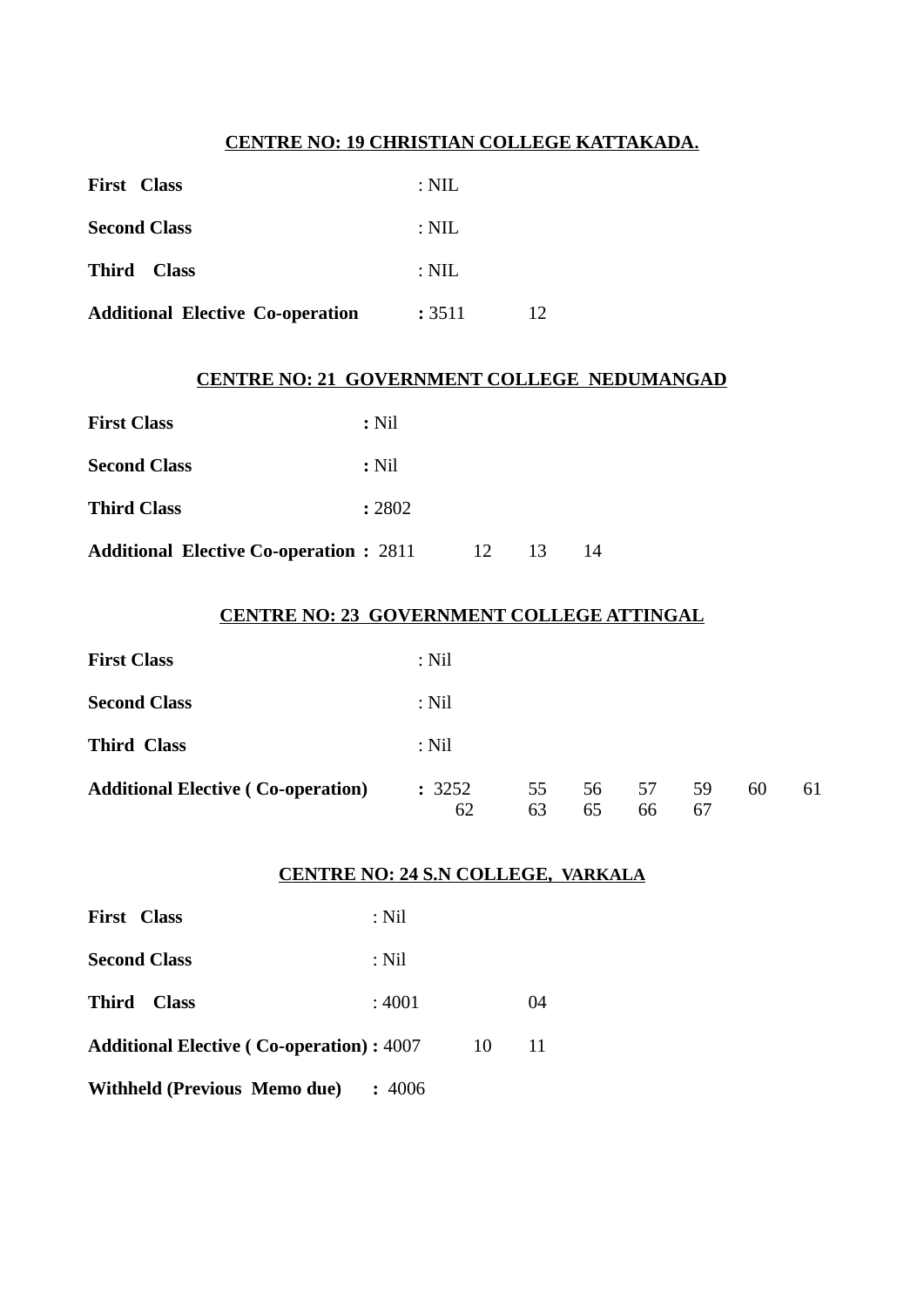## **CENTRE NO: 27 SN COLLEGE CHATHANNOOR**

| <b>Additional Elective (Co-operation): 2501</b> |  | 02 03 05 06 |  |
|-------------------------------------------------|--|-------------|--|
|                                                 |  |             |  |

### **CENTRE NO: 28 MMNSS COLLEGE KOTTIYAM**

| <b>First Class</b>                        | : Nil  |    |
|-------------------------------------------|--------|----|
| <b>Second Class</b>                       | : Nil  |    |
| <b>Third Class</b>                        | : Nil  |    |
| <b>Additional Elective (Co-operation)</b> | : 3452 | 53 |

#### **CENTRE NO: 29 S N COLLEGE, KOLLAM**

| <b>First Class</b>                        | $:$ Nil      |          |          |          |          |    |    |
|-------------------------------------------|--------------|----------|----------|----------|----------|----|----|
| <b>Second Class</b>                       | $:$ Nil      |          |          |          |          |    |    |
| <b>Third</b><br><b>Class</b>              | :3107        | 08       | 11       | 16       |          |    |    |
| <b>Additional Elective (Co-operation)</b> | : 3141<br>50 | 42<br>51 | 43<br>52 | 46<br>53 | 47<br>54 | 48 | 49 |

**Withheld (Previous Register Number due)** : 3117

## **CENTRE NO: 30 S N COLLEGE FOR WOMEN KOLLAM**

| <b>First Class</b>                        | $: \mathbb{N}\mathbb{L}$ |    |    |  |
|-------------------------------------------|--------------------------|----|----|--|
| <b>Second Class</b>                       | $:$ NIL                  |    |    |  |
| <b>Third Class</b>                        | $:$ NIL                  |    |    |  |
| Additional Elective ( Co-operation)       | :3701                    |    |    |  |
| <b>CENTRE NO: 31 FMN COLLEGE, KOLLAM</b>  |                          |    |    |  |
| <b>First Class</b>                        | $:$ Nil                  |    |    |  |
| <b>Second Class</b>                       | $:$ Nil                  |    |    |  |
| <b>Third Class</b>                        | : 3651                   | 52 | 54 |  |
| <b>Additional Elective (Co-operation)</b> | :3662                    |    |    |  |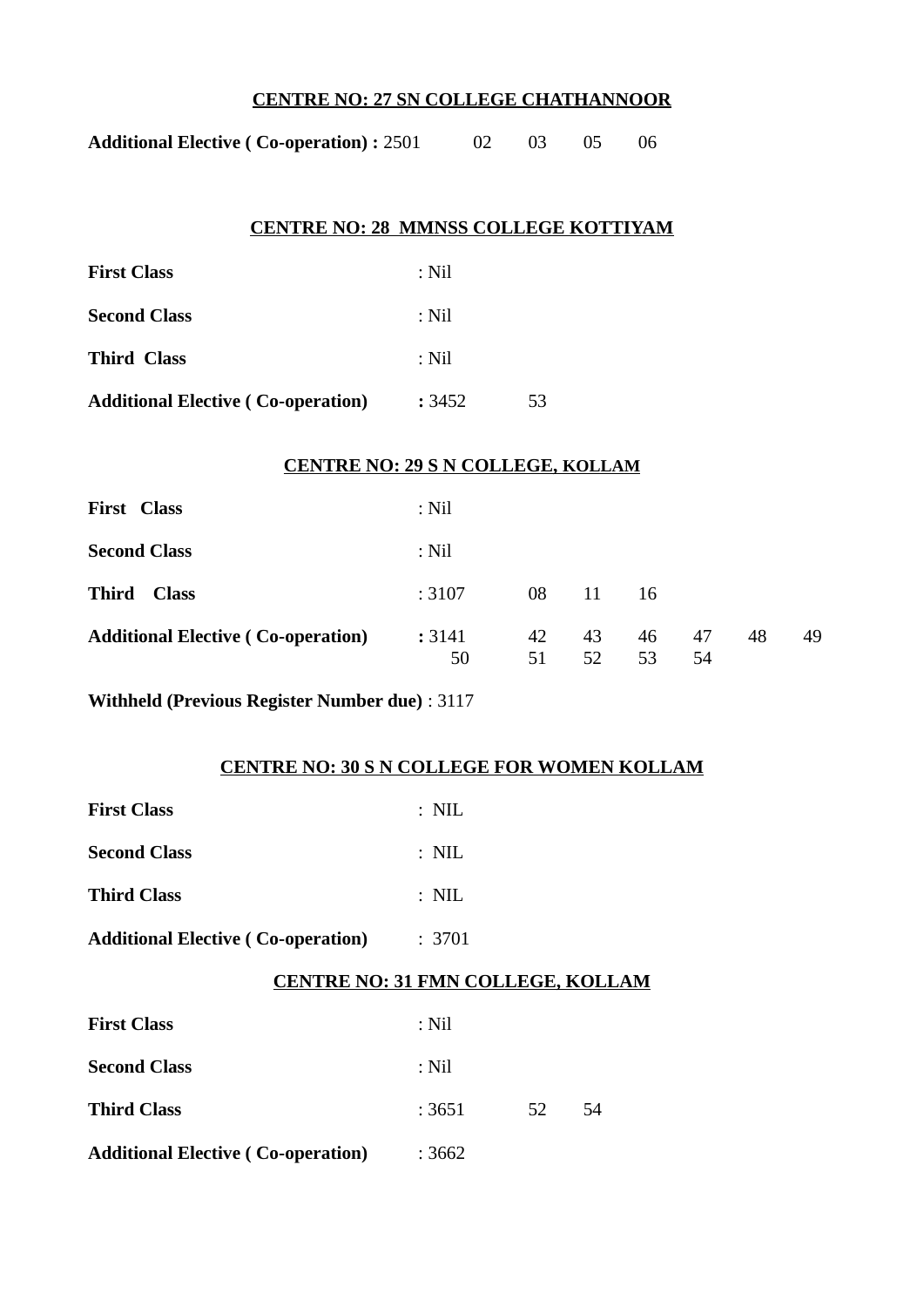## **CENTRE NO: 32 T.K.MCOLLEGE OF ARTS AND SCIENCE KOLLAM**

**First Class** : Nil

**Second Class** : Nil

**Third Class** : Nil

**Additional Elective ( Co-operation) :** 3555

## **CENTRE NO: 33 BJM GOVERNMENT COLLEGE CHAVARA**

**Additional Elective ( Co-operation) :** 2656

#### **CENTRE NO: 34 DB COLLEGE SASTHAMCOTTAH**

| <b>First Class</b>                      | : Nil  |
|-----------------------------------------|--------|
| <b>Second Class</b>                     | : Nil  |
| <b>Third Class</b>                      | :4203  |
| <b>Additional Elective Co-operation</b> | : 4210 |

### **CENTRE NO: 38 NSS COLLEGE NILAMEL**

| <b>First Class</b>                            | $:$ Nil |    |       |    |    |    |    |    |
|-----------------------------------------------|---------|----|-------|----|----|----|----|----|
| <b>Second Class</b>                           | $:$ Nil |    |       |    |    |    |    |    |
| <b>Third Class</b>                            | :3307   |    |       |    |    |    |    |    |
| <b>Additional Elective Co-operation: 3321</b> | 32      | 33 | 22 23 | 24 | 26 | 27 | 29 | 30 |

#### **CENTRE NO: 40 ST. JOHN'S COLLEGE, ANCHAL**

| <b>First Class</b> : Nil  |    |  |
|---------------------------|----|--|
| <b>Second Class : Nil</b> |    |  |
| <b>Third Class</b> : 2202 | 04 |  |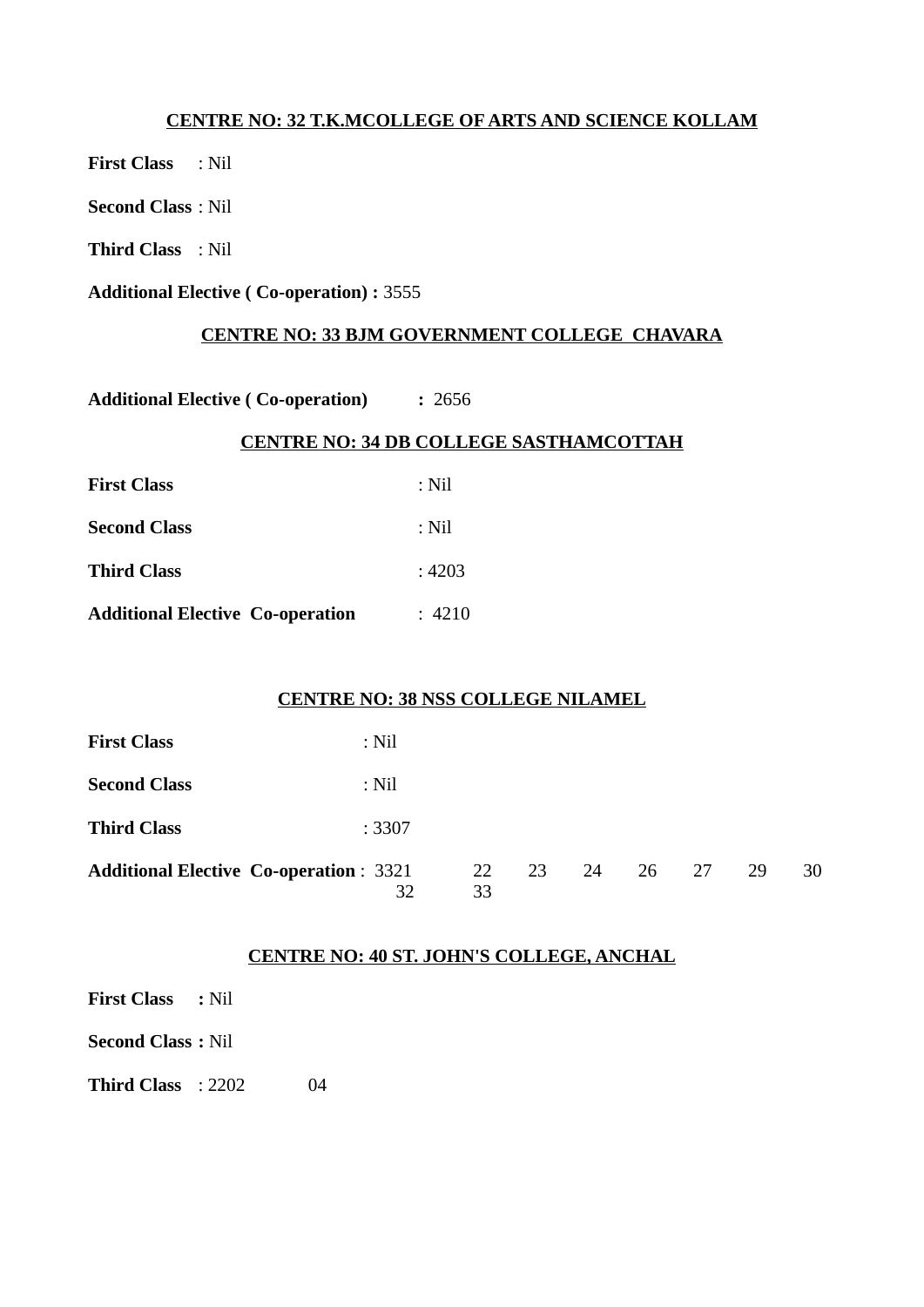## **CENTRE NO: 41 S N COLLEGE PUNALUR**

| : Nil  |    |
|--------|----|
| : Nil  |    |
| : 3805 | 06 |
|        |    |

**Additional Elective Co-operation** : 3807

#### **CENTRE NO: 42 S. G. COLLEGE KOTTARAKARA**

| <b>First Class</b>                            | $:$ Nil |    |           |                |  |
|-----------------------------------------------|---------|----|-----------|----------------|--|
| <b>Second Class</b>                           | $:$ Nil |    |           |                |  |
| <b>Third Class</b>                            | : 2602  | 03 | $^{(14)}$ | 0 <sub>5</sub> |  |
| <b>Additional Elective Co-operation: 2606</b> |         |    |           |                |  |

## **CENTRE NO: 43 St.STEPHENS COLLEGE, PATHANAPURAM**

| <b>Additional Elective Co-operation: 2701</b> |  | 02 03 04 05 06 07 |  |  |
|-----------------------------------------------|--|-------------------|--|--|
|                                               |  |                   |  |  |

#### **CENTRE NO: 44 M.S.M COLLEGE KAYAMKULAM**

| <b>First Class</b>                            | $:$ Nil |    |             |  |    |     |
|-----------------------------------------------|---------|----|-------------|--|----|-----|
| <b>Second Class</b>                           | $:$ Nil |    |             |  |    |     |
| <b>Third Class</b>                            | :2108   | 09 | 10 13 14 15 |  | 16 | -18 |
| <b>Additional Elective Co-operation: 2126</b> |         | 27 |             |  |    |     |

## **CENTRE NO: 45 T.K.M.M COLLEGE NANGIARKULANGARA**

|  |  | <b>First Class</b> |  | : Nil |
|--|--|--------------------|--|-------|
|--|--|--------------------|--|-------|

**Second Class** : Nil

**Third Class** : 4051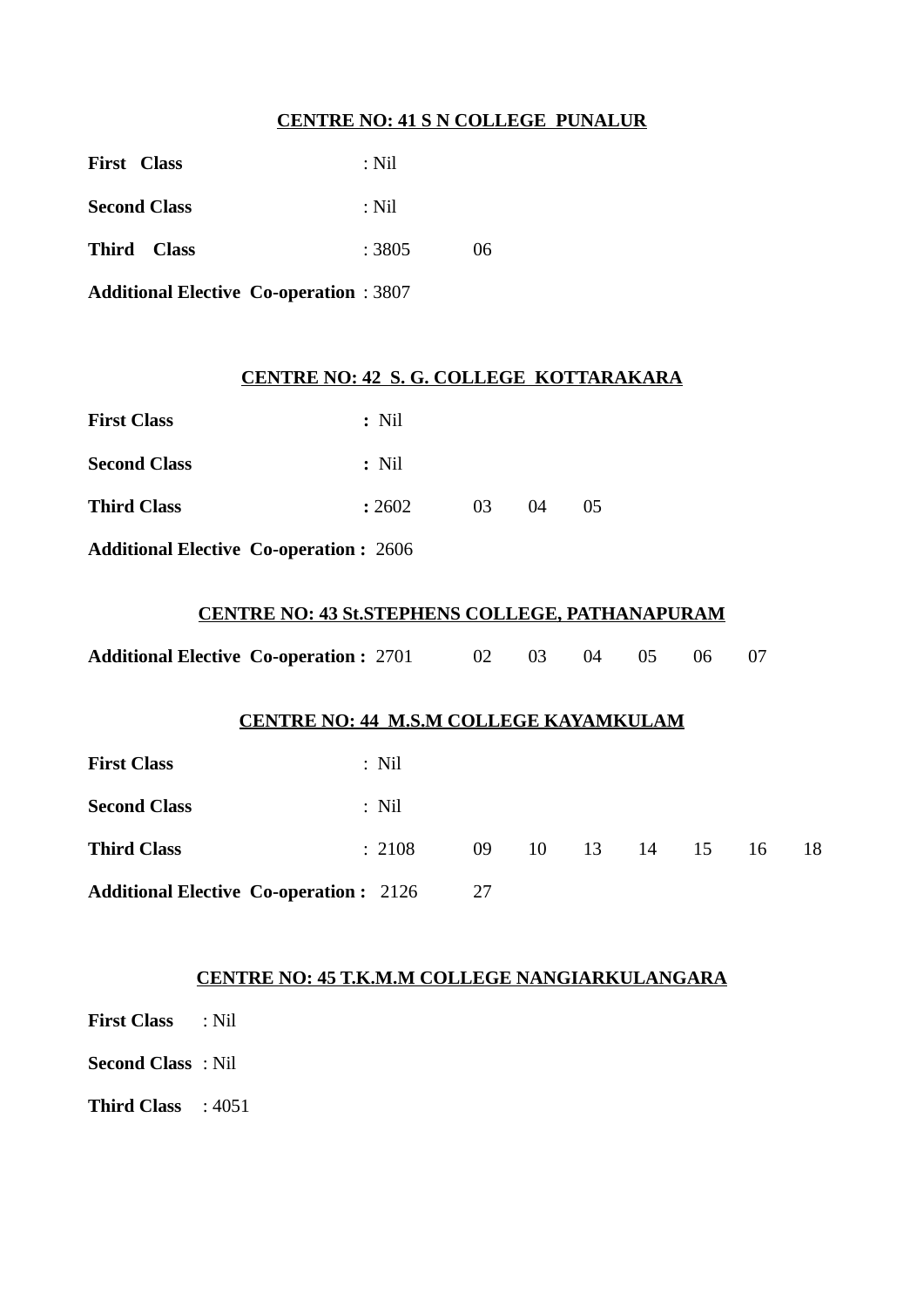## **CENTRE NO: 46 S.D COLLEGE ALAPPUZHA**

| <b>First Class</b>                      | : Nil  |    |
|-----------------------------------------|--------|----|
| <b>Second Class</b>                     | : Nil  |    |
| <b>Third Class</b>                      | : 4156 | 59 |
| <b>Additional Elective Co-operation</b> | : 4170 |    |

### **CENTRE NO:48 S. N. COLLEGE CHERTHALA**

| <b>First Class</b>                            | $:$ Nil |    |
|-----------------------------------------------|---------|----|
| <b>Second Class</b>                           | $:$ Nil |    |
| <b>Third Class</b>                            | : 2551  | 53 |
| <b>Additional Elective Co-operation: 2555</b> |         | 56 |

## **CENTRE NO : 49 St. MICHAELS COLLEGE, CHERTHALA**

| <b>First Class</b>  | : Nil |
|---------------------|-------|
| <b>Second Class</b> | : Nil |

**Third Class** : 2301

## **CENTRE NO :50 NSS COLLEGE CHERTHALA**

| <b>First Class</b> | $:$ Nil |
|--------------------|---------|
|                    |         |

- **Second Class** : Nil
- **Third Class** : Nil